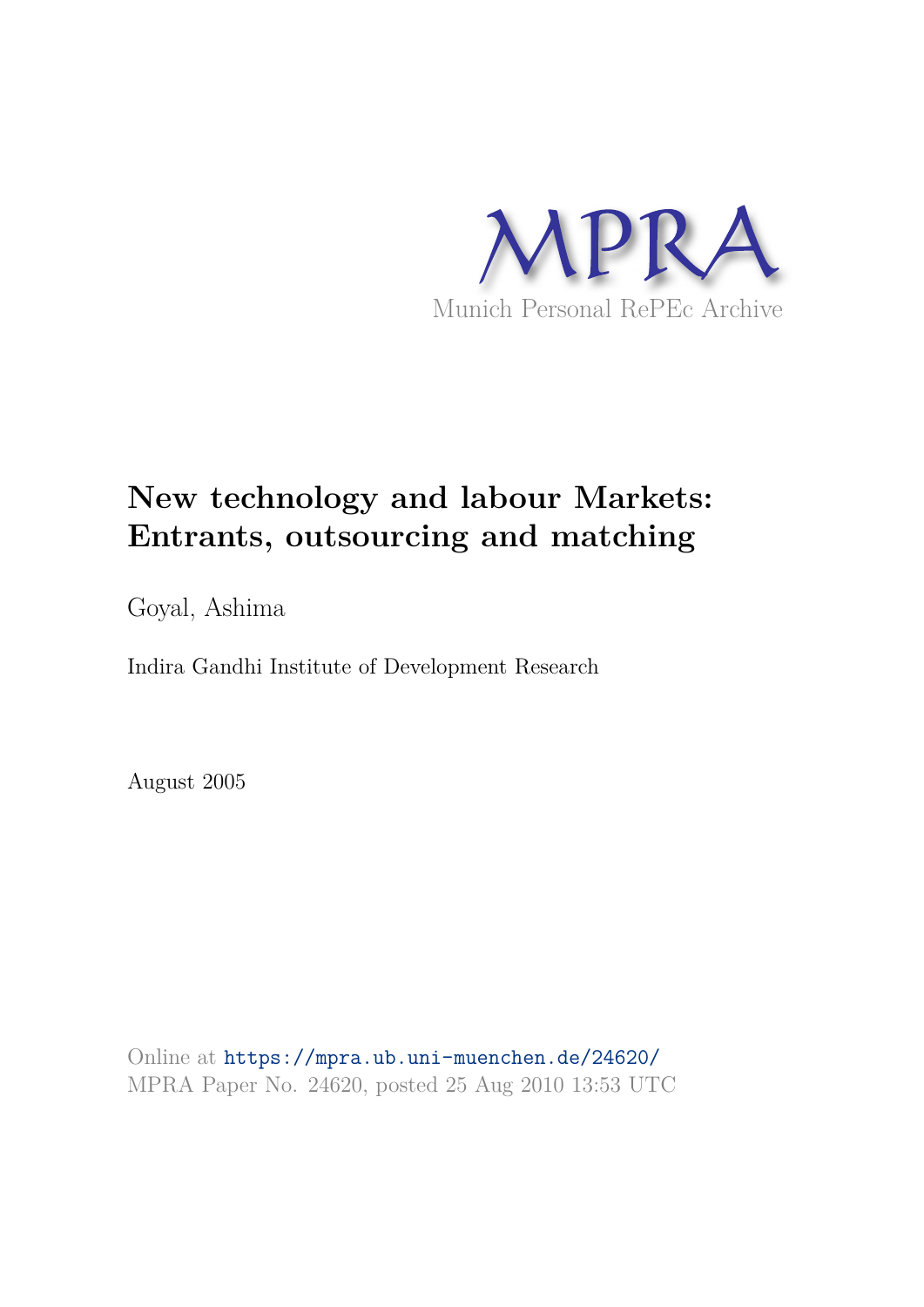Preprint from *The Indian Journal of Labour Economics*, October-December, 48, 4, 853-868, 2005.

## **New Technology and Labour Markets: Entrants, Outsourcing and Matching**

#### **Ashima Goyal**

**August 31, 2005** 

**Professor Indira Gandhi Institute of Development Research Gen. Vaidya Marg, Santosh Nagar, Goregaon (E), Mumbai-400 065 Tel.: (022) 8400920 (EPABX), Fax: (022) 8402752 ashima @ igidr.ac.in www.igidr.ac.in/~ashima**

#### **Abstract**

The impact of new technology (ICT) on labour markets and welfare is analyzed in a model of matching. First, ICT lowers cost and speed of market access, thus reducing frictions in matching a searching worker to an opportunity. It raises output and lowers the cost of entry for a new firm. The rise in scale of aggregate employment raises productivity. Second, since the net effect of ICT raises the probability of a successful search by workers relative to a successful search by firms, workers share of the match surplus rises. Third, it induces more learning and innovation. Fourth, ICTs allows hitherto excluded segments to access new networks. This reduces the ability of members of an existing network to extract the entire surplus from a new entrant. Finally, it encourages cumulative improvements in technology and skills. More labour-using technological progress is induced. Multiple equilibria are possible, however, due to endogenous choice of training and technology. Therefore investment in training and technology may be at less than socially optimal levels. Policy implications follow.

**JEL Classification: J41, J61, O33** 

**Keywords:** outsourcing, distance labour, matching, technology, multiple equilibria

**Acknowledgment:** I thank anonymous referees for very useful comments.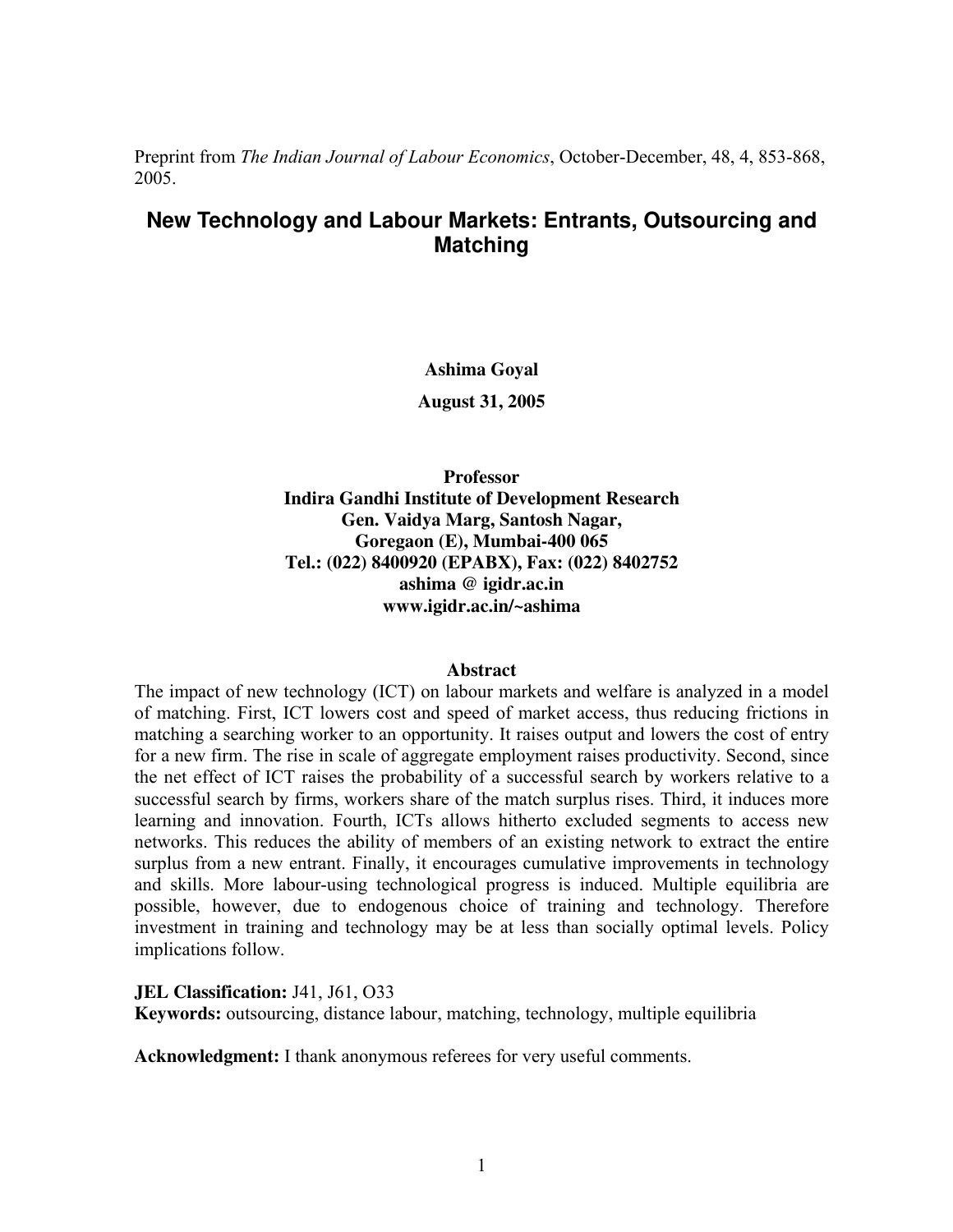## 1. Introduction

Information and communication technologies (ICTs), which support the Internet and global telecommunication networks, reduce frictions and search costs in labour markets. They also allow access to geographically separated entrants. Thus it is possible for a worker in one country to be employed in, or do some work for, a firm in another country. One variant of this, business process outsourcing, affects the welfare of millions as work migrates across the globe to find the lowest cost supplier. Opportunities improve for one set of workers, but others face more competition. Since the issue is emotive but relatively new there have been many journalistic pieces and initial estimates<sup>1</sup>, but less analysis. The latter is necessary to understand deeper causes and resulting trends. No one has applied<sup>2</sup> matching models to explore the effects of new technology, although they are well suited to analyze distance work.

Such models were developed to move away from a Walrasian coordination of market demand to supply to understand the disaggregated process through which unfilled vacancies and unemployed workers have to find a suitable match. The models made analysis of individual decisions possible but they could be used to understand the evolution of aggregate

<sup>&</sup>lt;sup>1</sup> A report for the Information Technology Association of America (ITAA) estimates that 2 percent of ten million US computer related jobs have been sent abroad and 12 percent of IT companies have outsourced work largely to countries in Asia and Latin America (Global Insight, 2004). A high-end projection from Forrester Research predicts a loss of 3.3 million US jobs by 2015, including 1.7 million back-office jobs. But this is still only a small dent in the American labour market. Amicus, the largest British private sector union, quotes the biggest figure of an expected loss of 200,000 UK jobs by 2008. The Confederation of British Industries is worried that 43 percent of British companies are considering relocating even head office functions to India (Rajghatta, 2004). But job loss may be only temporary, as export of low skill service jobs increases high skill jobs, lowers costs and raises productivity. McKinsey Global Institute (2003) estimates that one dollar of US job loss creates from 1.45 to 1.47 dollars of global value added out of which the US gets back 1.12 to 1.14 dollars through various channels, including higher exports, while the country receiving the offshoring job gets just 33 cents. Dossani and Kenney (2003) mention that outsourcing to India saved GE \$340 million annually. ITAA-Global Insight study estimates that most US industries would gain new jobs in the long run due to offshore IT outsourcing. New jobs created due to offshore IT outsourcing in 2003 were 90,264, and were projected to increase to 317,367 by 2008. Global sourcing was also projected to benefit other US economic indicators. Chris Anderson writes in "Wired" that 20 percent of the budget of American firms will be freed to come up with creativity and more workers will be focused on innovation. The rise in per capita incomes elsewhere will raise American exports.

 $2$  Egger and Falkinger (2003) examine the distributional effects of outsourcing in a very different general equilibrium trade model. Chen, Ishikawa and Wu (2004) focus on the strategic aspects of outsourcing. Grossman and Helpman (2002) examine the implications of incomplete contracts, and Feenstra and Hanson (1995) examine the effects of outsourcing on relative wages between skilled and unskilled workers. Kuhn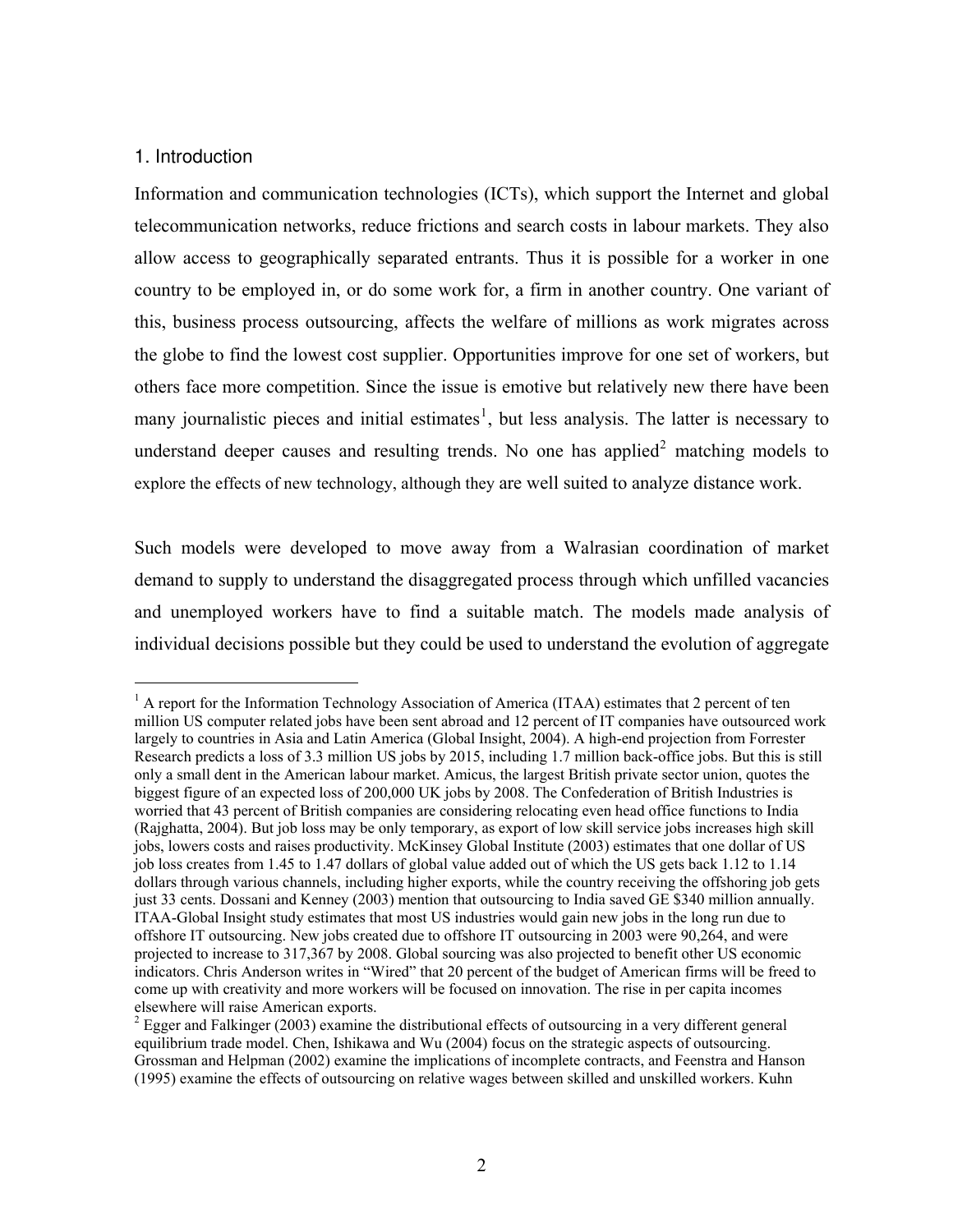unemployment and its cyclical behaviour (Diamond, 1982, Pissarides, 1990). The difficulty of search and of making a perfect pairing meant that equilibrium unemployment would exist even with free entry. In later work matching models were extended to analyze endogenous education and technology choice, the implications for inefficiencies in training (Acemoglu, 1997) and for endogenous growth (Laing et.al., 1995).

These stochastic matching and bargaining models, with heterogeneous workers and frictions in the labour market, are applied here to analyze distance work. Frictions model the lack of perfect information in distance work; heterogeneity captures the diversity in skills of knowledge workers. These two factors imply that a match is random--attributes are not perfectly matched. ICT lowers the cost and speed of market access, facilitates better matching of skills, raises worker productivity, and lowers the entry cost of new firms. All of these are parameters in matching models. Outsourcing depends on assured quality of work, which requires harmonization of standards and relationship specific investment when contracts are necessarily incomplete (Grossman and Helpman, 2002). ICT reduces transaction costs in finding and maintaining such a relationship. It facilitates the spread of common standards and of monitoring, which can compensate to some extent for incompleteness of contracts. By creating more opportunities and making markets thicker, it reduces the degree of specificity of investment. All of this can be modeled as an improvement in matching technology. A steady-state growth rate of workers captures the effect of easier entry of distant workers. The assumption of free entry for firms gives model closure in the long-run, and captures an essential attribute of the knowledge driven economy: the decreasing importance of the physical capital constraint. The model also shifts attention away from the short term and direct job relocations to indirect and long-run effects, and to policy that can improve the short and the long-run. Although labour market flexibility increases, labour's bargaining power actually rises over time.

<sup>(2003)</sup> surveys work on the effect of the Internet on labour markets using matching models, but the focus there is on traditional questions of duration of unemployment.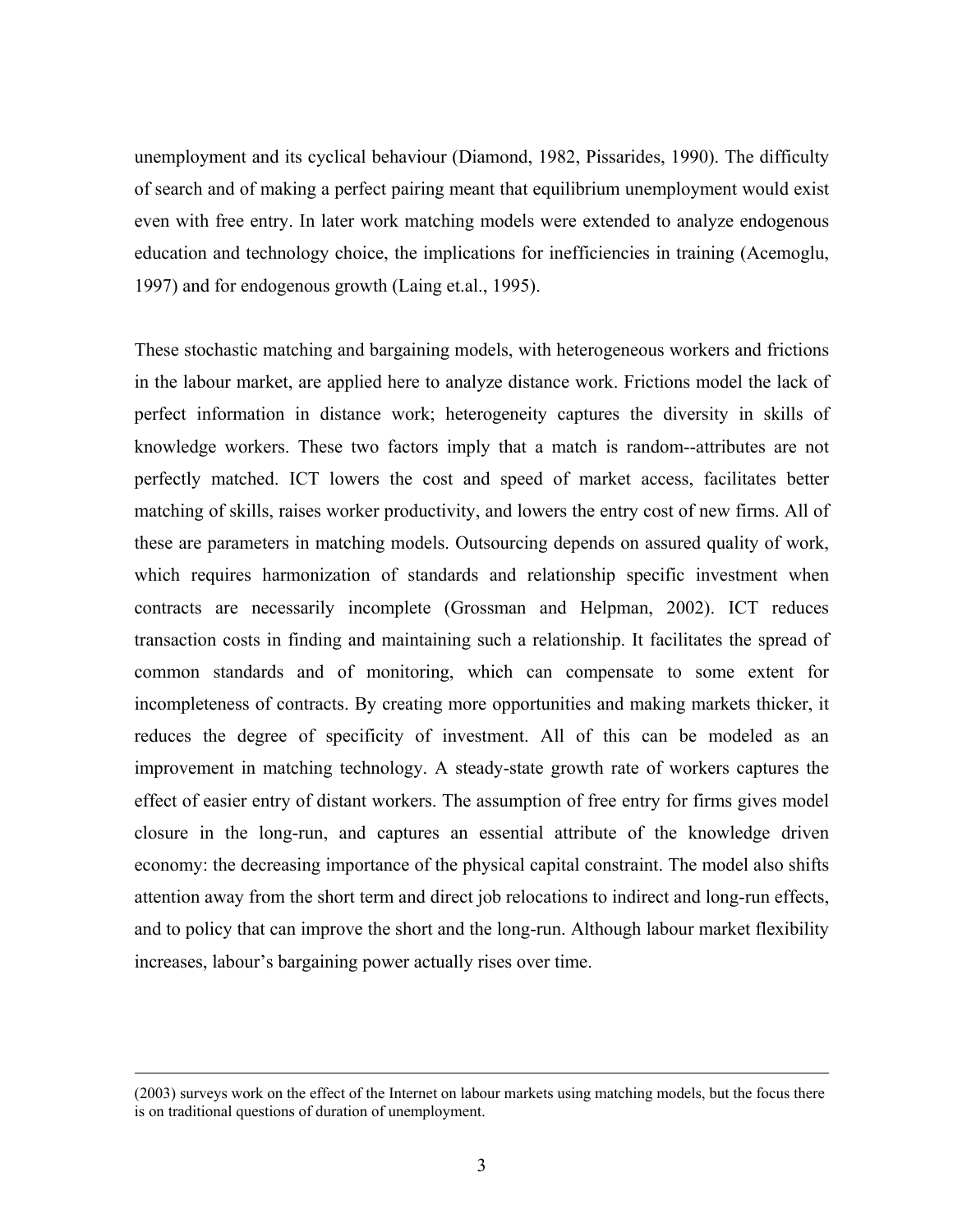We explore the effects of ICT first in a stochastic matching model in which opportunities in one region are randomly matched to searches made by entrants, who could belong to another region. Under free entry of firms the result is that higher productivity and scale economies benefit both parties. In such models, heterogeneity and the absence of a spot market implies that returns are not driven to the outside options or opportunity costs. A match occurs only if it creates a surplus. Relative bargaining power decides the distribution of this match surplus. While improved matching benefits both firms and workers equally, reduction in the cost of entry for employers (technological innovation), and higher employee productivity (training and technology) raise employees share of the match surplus. Since the net effect of ICT raises the probability of a successful search by workers relative to a successful search by firms, workers benefit. Benefits to workers come from more jobs, higher wages and distribution of match surplus<sup>3</sup>.

Second, making technology and education choice endogenous reinforces the results. In addition multiple equilibria occur. Policy can have a major impact by ensuring the better equilibrium.

Third, modeling aspects of networks shows that shares of new entrants may be low because established firms can leverage their large networks. Strategic dynamic effects influence bargaining positions (Farrell and Klemperer, 2002). ICT makes it feasible for new entrants to participate in networks. But for this open standards and the creation of institutions that support specialized open networks are essential. In the ICT industry itself open standards are the rule, because when network effects are large all parties benefit from standardization, which increases network size. Globalization and the use of ICT make networks important in other activities as well.

Wider access to ICT is important, but its major impact on equality comes through inducing more training and innovation. Therefore policies should focus on these factors in both

<sup>&</sup>lt;sup>3</sup> These factors imply that wages can rise sooner with trade in services (which is another definition of outsourcing) compared to the standard result that wages first fall and then rise with freer trade (Rama, 2003)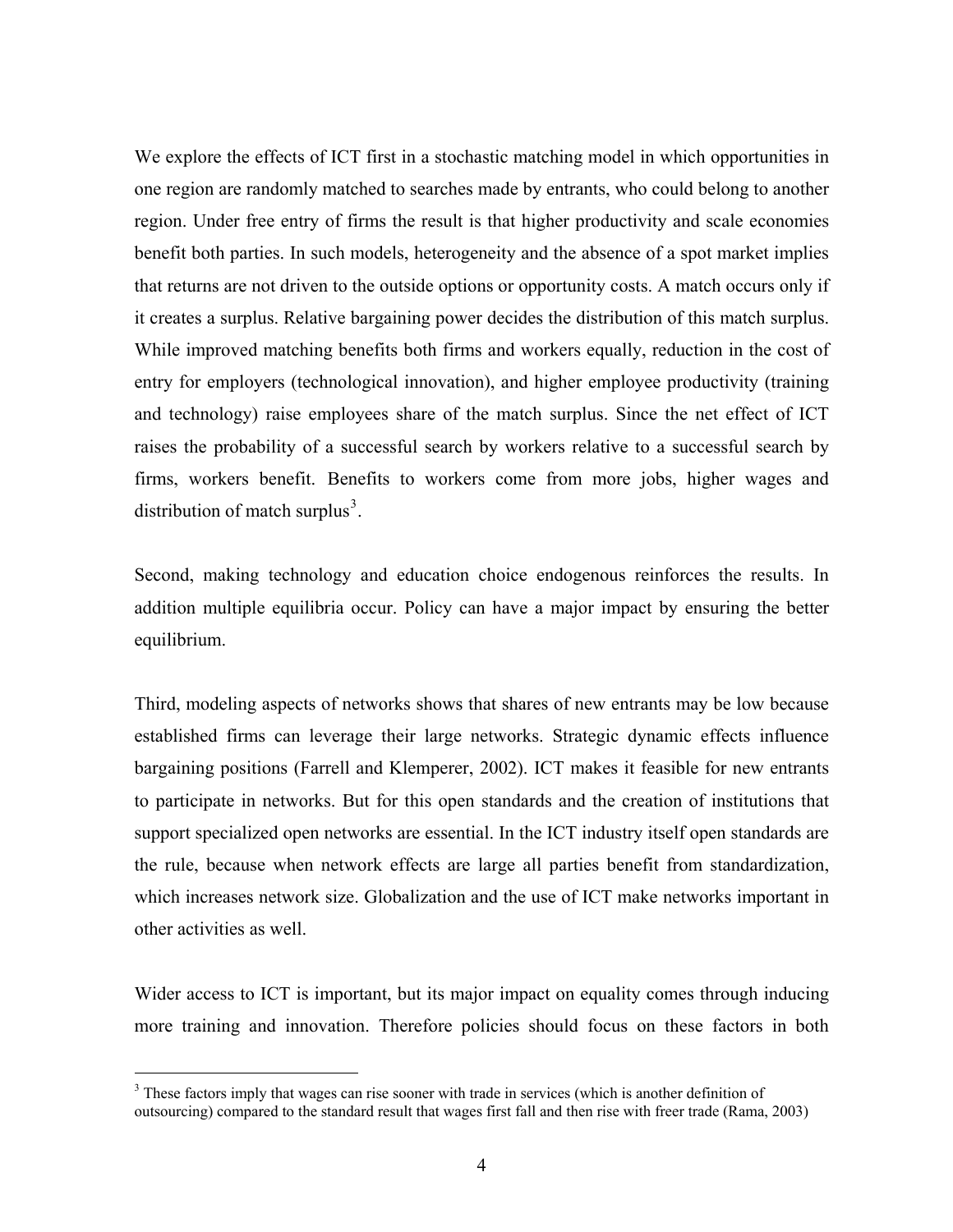regions. Open standards are especially necessary for intermediate products. Markets access combined with strict output quality standards can induce skill development. A ban on outsourcing will harm this innovation process, and especially if imposed unilaterally by one country, would harm its firms and leave it behind in the global development process. Since firms make large transient profits, a low temporary profit tax may be used to create a welfare fund for training and redeploying local workers who loose jobs due to outsourcing. If there is free entry of firms, and skill upgradation of workers, fears of sustained local unemployment due to some jobs being matched abroad are unfounded. More local jobs will be created as profits rise and activity expands.

The paper develops the matching model and presents its results in section 2, brings in endogenous training and technology choice in section 3, presents a simple model of networks and surplus extraction in section 4, and draws together detailed policy conclusions in section 5. Proofs are in the appendix.

#### 2. A Model of the Matching Process

We adapt a matching model to examine the effect of new technology and of policy related to it, on labour markets. The technology allows distance workers in underdeveloped region B to be matched to firms in developed region A. Workers will be used as a generic term, which could stand for service providers, traders, or firms. We abstract from the process that matches region A workers to firms in the same region. Region A has thicker markets and higher productivity so that wages in region A are higher than in region B.

There is a continuum of heterogeneous workers who search (S) for an employment opportunity. Firms create opportunities (O). O and S are aggregate measures of opportunities and searches. A stochastic CRS matching technology M is a proxy for the complex process of bringing together firms and workers. In order to focus on the effect of reduction in match frictions, we rule out increasing returns in the technology itself. For the same reason, we also abstract from credit constraints, aggregate demand externalities, and other sources of increasing returns. Technological externalities do not arise since the output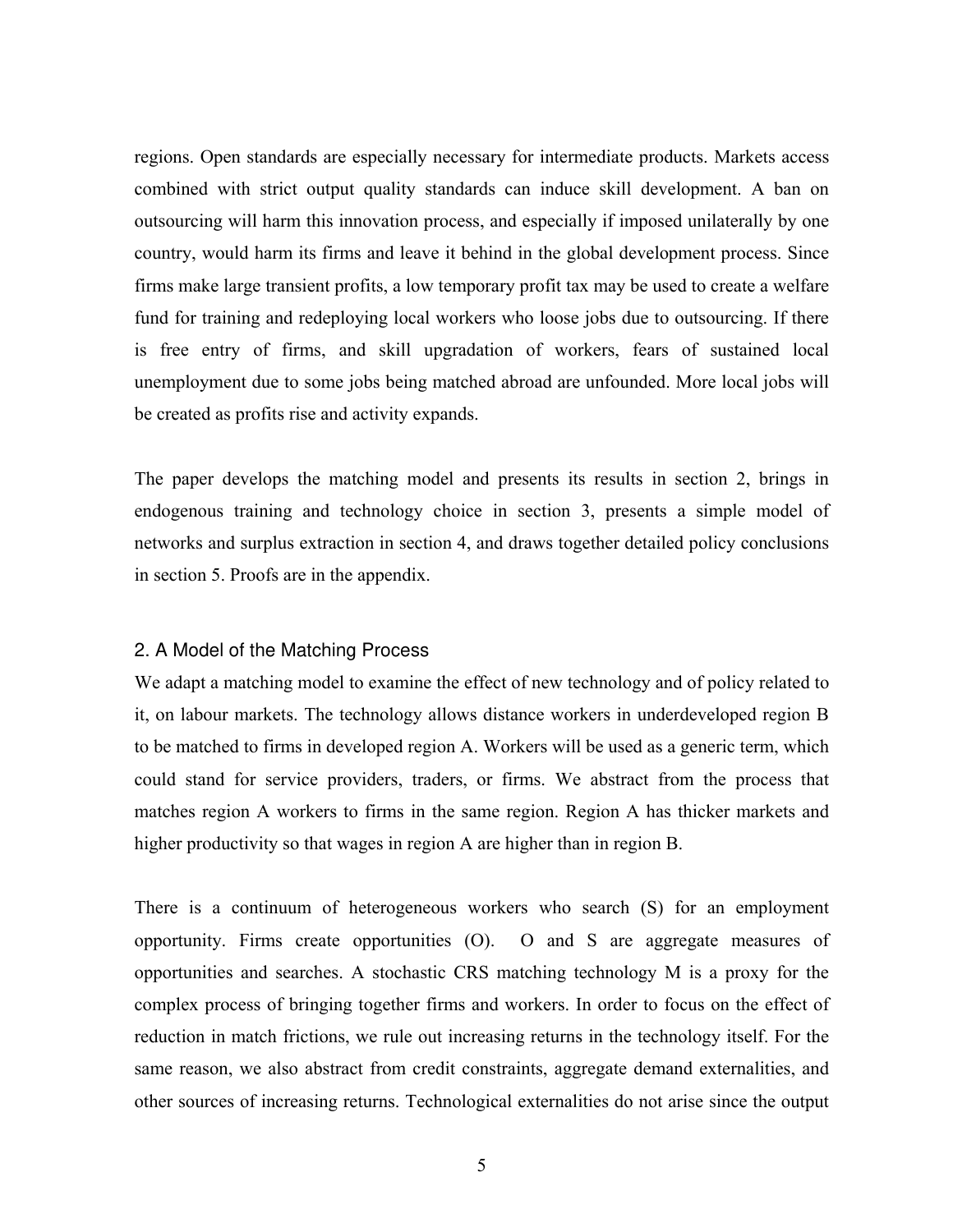of a pair does not depend on other agents in the economy. The workers and firms are riskneutral so that the wage does not perform an insurance function.

A firm incurs a cost *c* to acquire the technology and then employs at most one worker to create output *y*. New opportunities can be created and eliminated costlessly. A filled opportunity (F) and an employed worker (E) quit the search market. Employed and searching workers add up to the total labour force. Since there is no spot market determining a uniform competitive wage, wages they are not driven to the outside option. There is a match surplus (*MS)*, which is shared by a Nash bargaining process. The share of the *MS* going to the worker is φ, while the firm gets 1-φ. Agents are infinitely lived, in a continuous time framework, and new agents enter at the rate β. Each agent has an identical instantaneous discount rate  $r > 0$ .

Opportunities (O) and searches (S) yield a flow of new jobs according to a matching function M, which has constant returns to scale, is concave, increasing in both its arguments, and satisfies the Inada conditions. Although scale improves matching, there are also negative effects of scale as screening costs rise. Thus although matching improves with O and S, there are constant returns to scale, and the effect of ICT is modeled through a rise in  $m_0 > 0$ , which parameterizes search frictions. A rise in  $m_0$  implies a reduction in these frictions and a rise in the matching rate. It captures the effect of ICT in reducing transaction costs, improving monitoring, and reducing the relationship specificity of investment. Thus:

$$
M: R_+^2 \to R_+ \qquad \text{such that}
$$
  

$$
m = m_o M(O, S)
$$
 (1)

The flow probability or the rate per unit time that a searching worker locates an opportunity is given by:

$$
\mu = m_o M(O, S) / S \tag{2}
$$

The rate at which an opportunity locates a worker is:

$$
\eta = m_0 M(O, S) / O \tag{3}
$$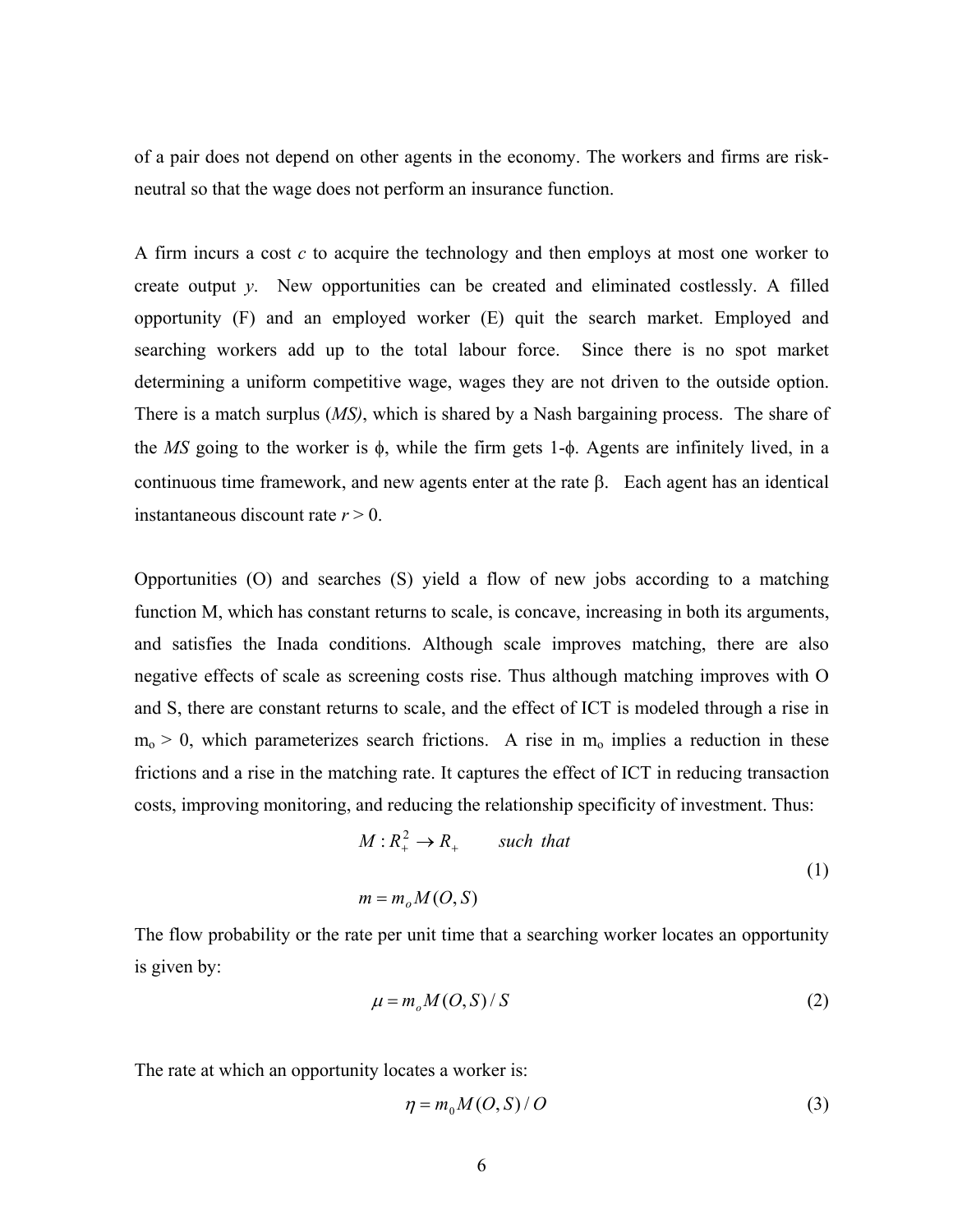Since an opportunity is utilized by only one worker,

$$
\mu S = \eta O \tag{4}
$$

In steady state, this must equal β, which is the entry rate of new workers.

The model is solved in the appendix to determine a unique wage offer function w(y,  $\mu$ , n, r) for lifetime earnings (Equation A14). Comparative static results derived in the Appendix are:

**Result 1**: *A rise in η raises the firm's outside option and therefore lowers its wage offer; a rise in y raises the total available for distribution and therefore raises wages; an improvement in the worker's bargaining position* φ *will raise wages; with a rise in μ, the flow probability of locating a vacancy, more options become available to workers thus raising their wage offer; a rise in entry cost c raises the value of the firm's outside opportunity and therefore lowers its wage offer.* 

The expanding use of ICT and the Internet will raise  $m_0$  or the efficiency of the matching process and per worker output *y*, and reduce *c* or the cost of entry. Result 2 gives the comparative static results of changes in these three parameters on steady-state values of w<sup>\*</sup>(y, c,  $\mu$ ,  $\phi$ ) and the quadruple ( $\mu^*$ ,  $\eta^*$ ,  $S^*$ ,  $O^*$ ).

**Result 2:** All these three factors will raise equilibrium wages w<sup>\*</sup>; only  $m<sub>o</sub>$  will increase both μ and η; the fall in *c* and rise in *y* will raise μ but lower η; S will fall and O rise, with the fall in *c* and rise in *y*; both will fall with the rise in *mo*.

We know that  $\mu > \eta$  benefits workers, since opportunities exceed searching workers. Alternative options become available for workers and therefore their bargaining position improves. The match surplus will rise and so will firm's profits initially, but the free entry assumption implies that these will be competed away. The fall in *c* and rise in *y* will attract more firms and thus benefit workers in the steady state. Entry of distant workers ICT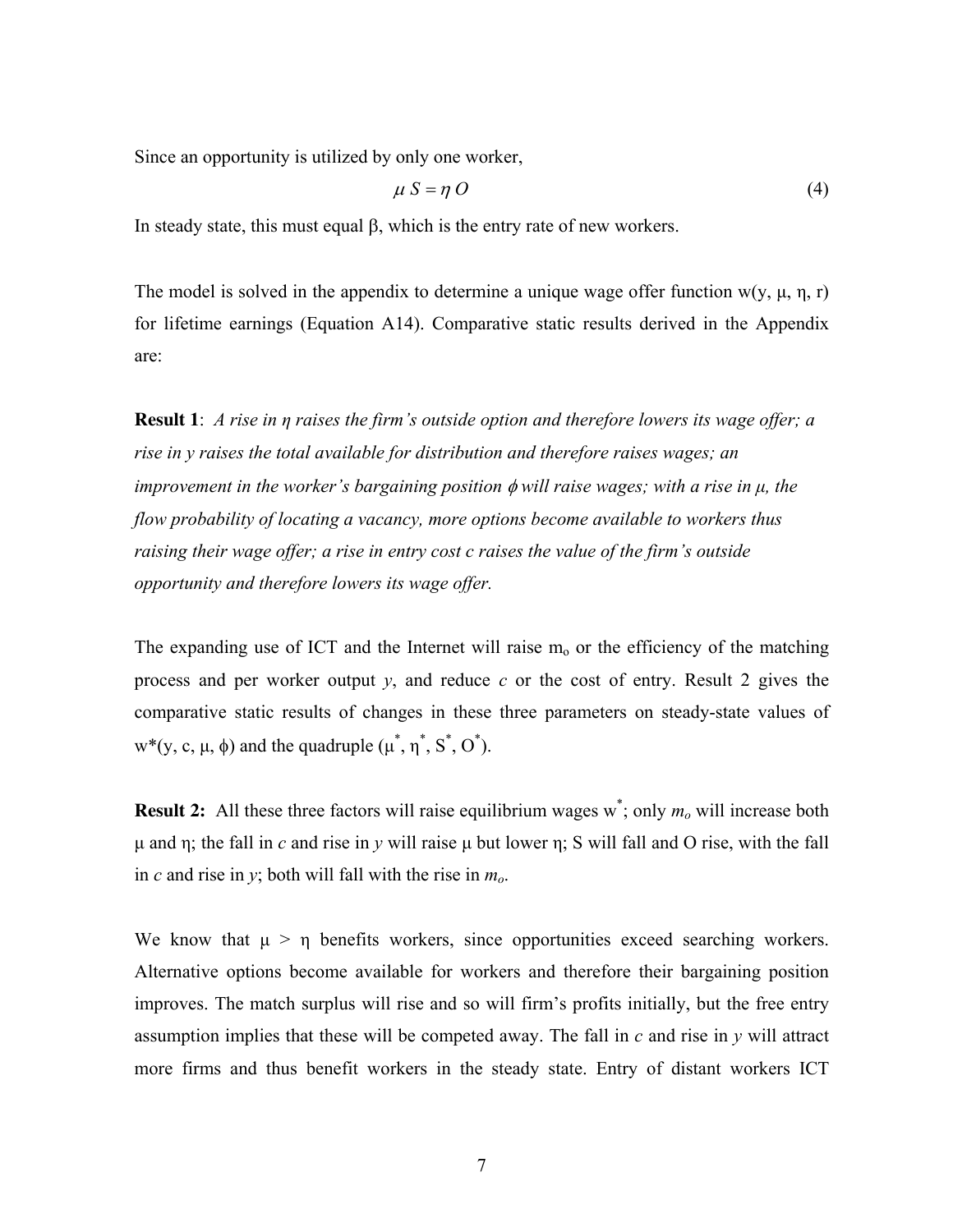facilitates raises β, and thus has permanent scale effects, raising S\*, and O\*, which in turn improve matching thus benefiting both firms and workers.

The effect on  $(\mu^*, \eta^*)$  can also be seen graphically. The free entry condition defines an implicit function OO along which  $\delta O/\delta t = 0$ . This gives the combinations of  $\mu$  and  $\eta$  for which O is unchanging over time, since costs equal benefits of entry for firms. The CRS matching technology M defines another implicit function SS in  $\eta$  and  $\mu$  space along which  $\delta S/\delta t = 0$ . This gives the combinations of  $\mu$  and  $\eta$  for which S does not change, since costs equal benefits of searching for workers. The OO and SS curves are graphed in μ η space in Figure 1. OO is linear and upward sloping and SS convex to the origin and downward sloping (the slopes are derived in the Appendix).



*Figure 1: Match equilibria and the effects of ICT*

Figure 1 shows the net effects on  $\mu^*$  and  $\eta^*$  of changes in the exogenous parameters due to ICT. A rise in matching effectiveness of  $m_0$  shifts out the SS curve and raises both  $\mu$  and  $\eta$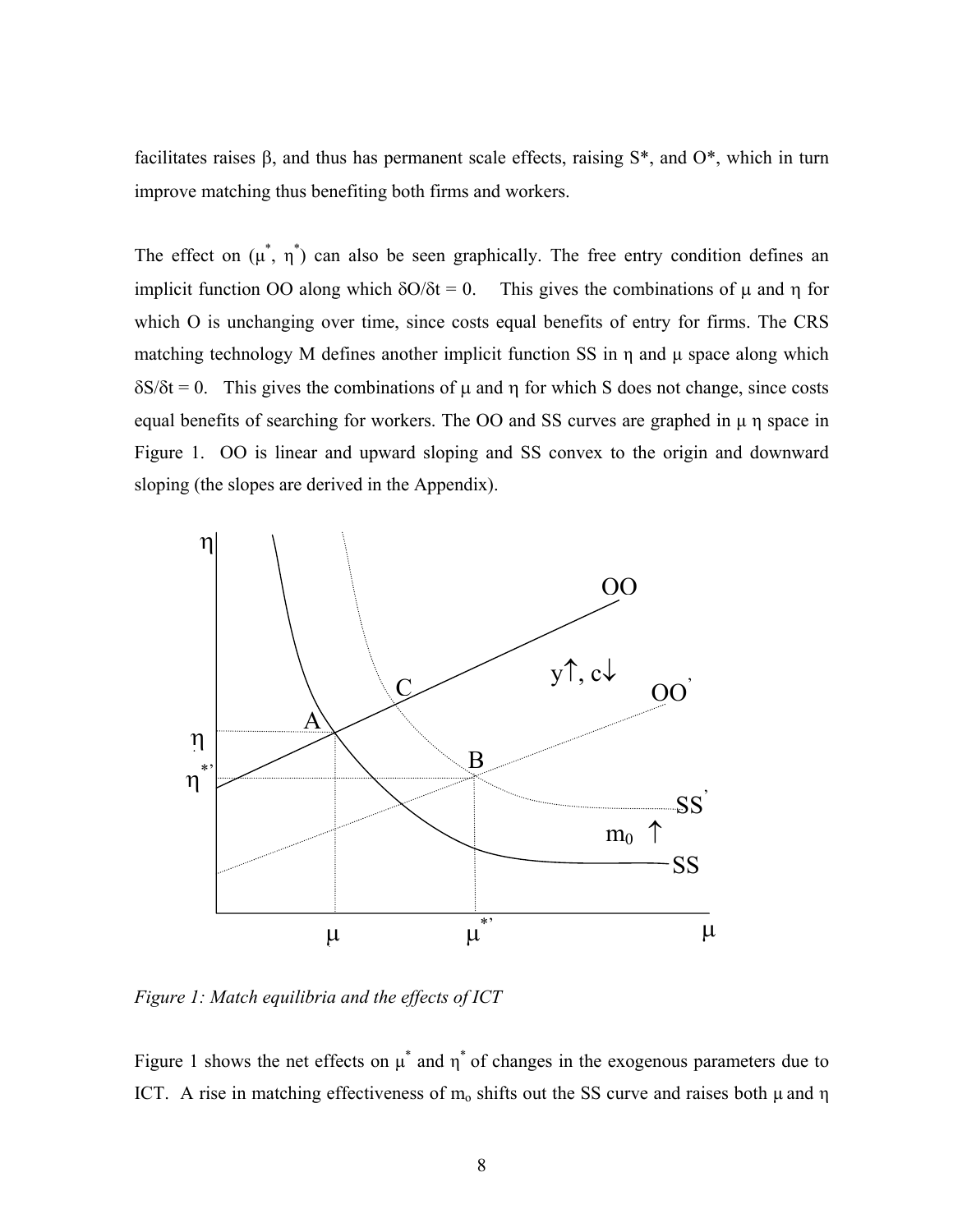to the equilibrium C. But together with the rise in  $y$  and fall in  $c$  the net effects are a large rise in  $\mu$  and fall in  $\eta$  at the new equilibrium B.

These effects of ICT are heightened if we explicitly allow for the workers' choice of training and the firms' choice of technology.

#### 3.Choice of Technology and Education Levels

We now assume that there are two types of investment, in the pre-market period, which can raise output per worker. The assumption of no credit constraints implies these can be financed. At a cost v the firm can acquire a new ICT machine  $\tau$ . If the firm acquires the new machine, τ takes the value of 1 and is zero otherwise. The worker can choose to undergo *h* units of training, from the interval  $[0, \overline{h}]$  at a cost c(h), in the period before coming into the market. Since we assume utility is transferable between workers and firms, we can focus on the total surplus. The firm may finance pre-market period training since long-term complete contracting between the firm and the worker is feasible. In case of separation the worker would make a transfer payment to the firm, therefore it does not matter who incurs the cost of training. These transfer payments do not affect the marginal incentive to invest in training. The assumptions make it possible to focus on and analyze the effect of education and technology on distance work. Output is produced in the market period. Only workers with initial training further increase their human capital through learning by doing, at the rate  $\gamma$ (h) on the base, which is some function *k* of *h*. Thus for an employment interval t<sub>E</sub> human capital accumulation becomes,

$$
h = k(h)e^{\gamma(h)t_E} \tag{5}
$$

Output per worker now becomes,

$$
a(h,\tau) = y + \alpha(\tau, h)
$$
  
\n
$$
\alpha > 0 \quad \text{if} \quad \tau = 1
$$
\n(6)

This implies strict complementarity between the acquisition of new technology and human capital. One adds to output only in the presence of the other. The cost function is:

$$
C = c(h) + \nu \tau \tag{7}
$$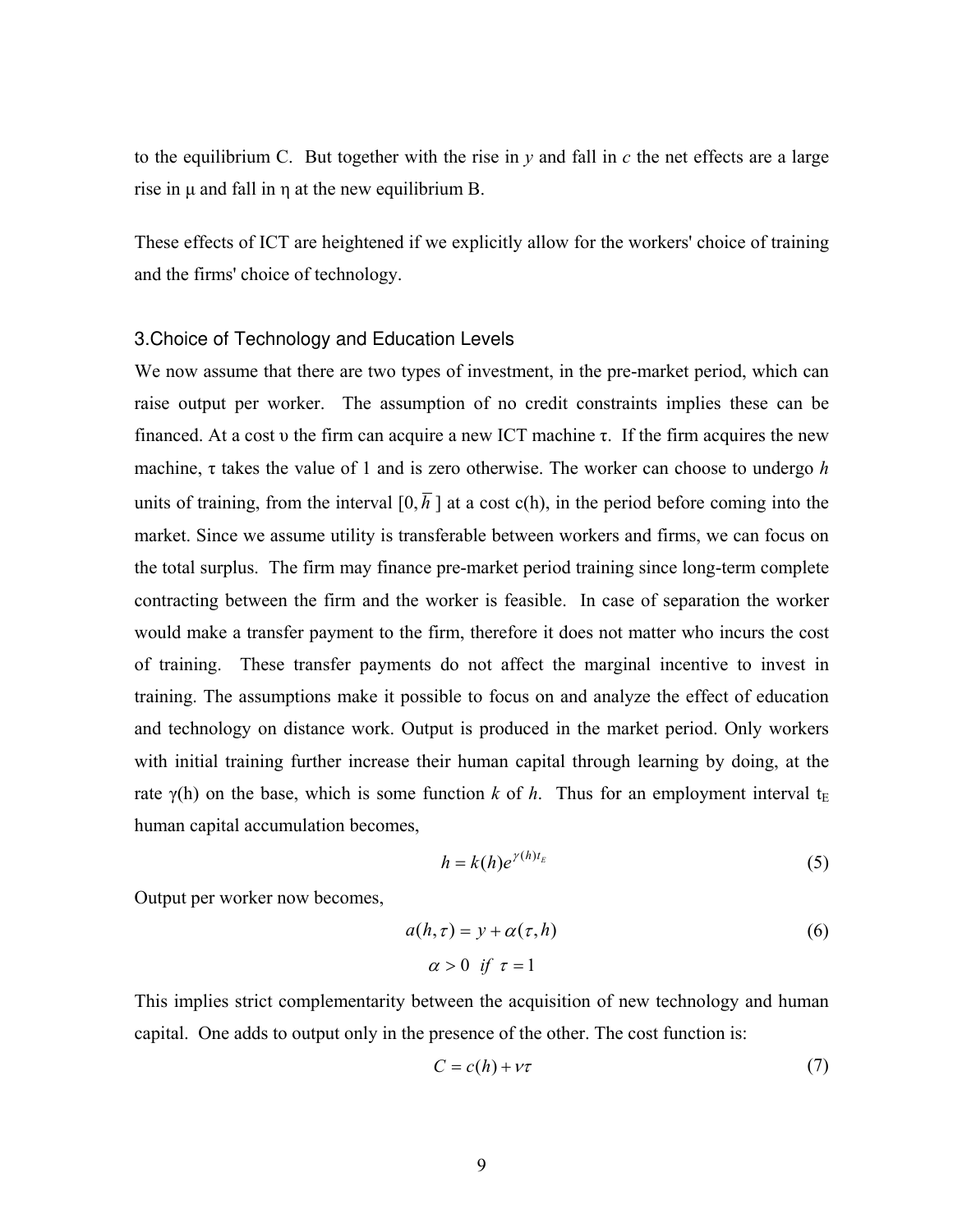Standard concavity assumptions (Appendix, A21) ensure that equilibrium exists, since there are diminishing returns to education and the present discounted value of a match is bounded.

Since training and technology raise *y* and therefore the match surplus and wages, they have a self-reinforcing aspect. The more they are adopted, the higher the returns to adopting them. From Figure 1 we know that a rise in *y* has a relatively greater impact on μ and therefore *w*. Now it is clear that both τ and *h* raise *y*. ICT would increase the workers' own returns from training. The expansion in availability of relatively low-wage workers will encourage the further adoption of technology that makes it possible to utilize them (Acemoglu, 1997). The assumptions ensure the existence of a unique determinate equilibrium, which maximizes welfare. But under slight, realistic modifications, multiple equilibria and inefficiencies could occur due to a number of causes.

First, training could rise with the flow probability of a successful search, μ, since the expected benefits from education rise. A rise in μ now has two effects on entry of firms. It raises wage and therefore lowers entry, but it raises the level of workers' training and therefore raises entry. The OO curve becomes non-linear with an initial downward sloping segment, giving rise to multiple stable equilibria<sup>4</sup> at low and at high  $\mu$ . There is a possibility of being trapped in a low-level equilibrium steady state, where the level of private investment will be less than socially optimal. A policy induced rise in *mo* and upward shift in the SS curve will shift the system to the high level equilibrium with optimal investment.

To consider multiple equilibria arising from the adoption of technology, suppose a match can be destroyed in the market period, which follows the training period, with probability *s*. For simplicity, the entry birth rate  $\beta$  is now fixed at zero, and there is an exogenous per period probability of separation *s*. In steady state separations equal matches:

$$
m_o M(O, S) = sE
$$
 (8)

<sup>&</sup>lt;sup>4</sup> Such equilibria are explicitly derived in Liang et. al. (1995).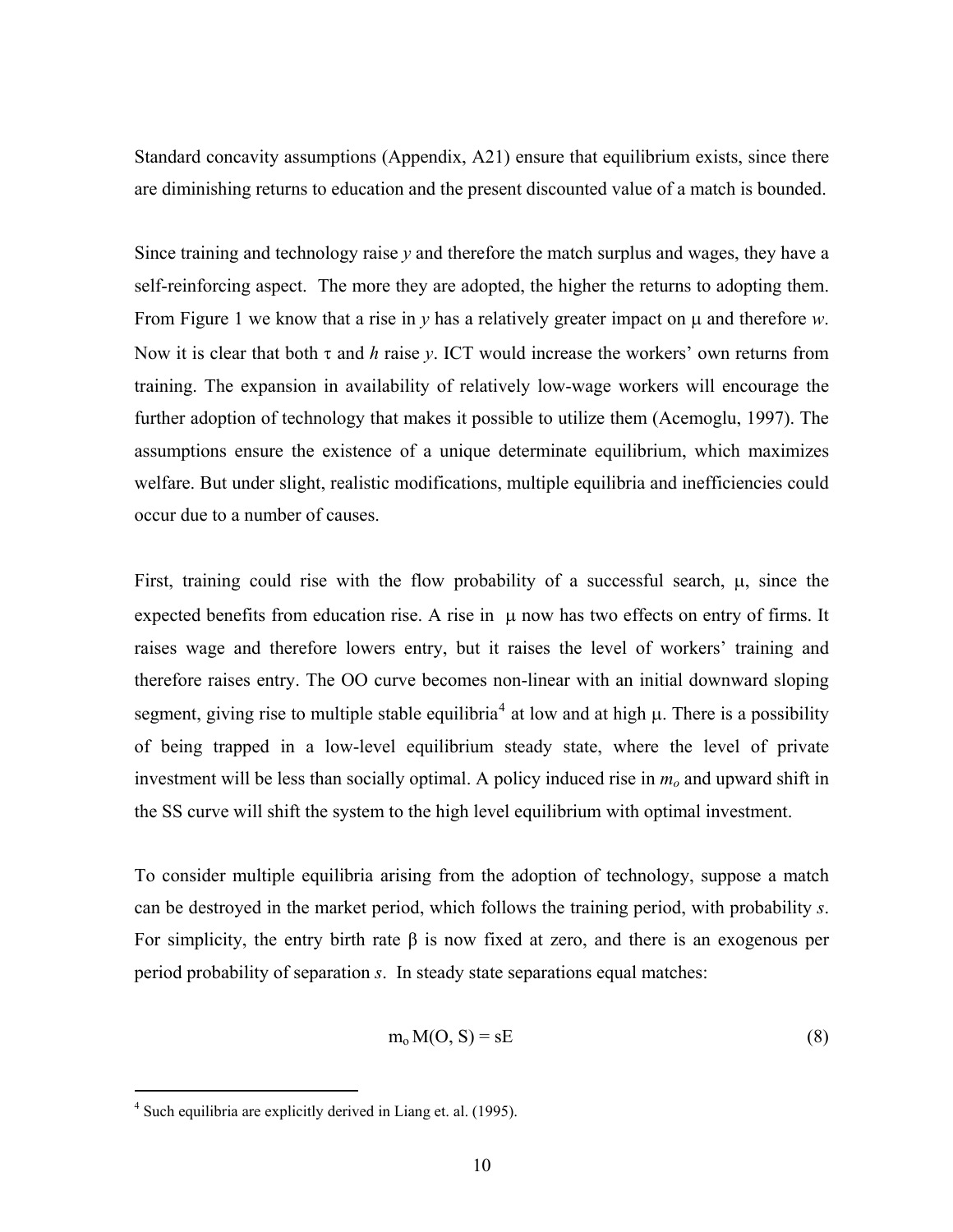If search and opportunities are not changing, new matches available must equal separations from the existing employed. After a separation, there is a probability that technology and training will not occur together in the new match. Now consider workers and firms making an investment decision.

**Result 3**: *If there is a positive probability of separation*  $0 \leq s \leq l$ *, then private parties may not recover the full returns to their investment, so that multiple equilibria exist and underinvestment may occur. If a critical mass adopt all adopt, below that no one adopts.* 

*Proof*: From the definitions above, the total surplus (TS) available to the firm and the worker in period 2, after the shock, is:

$$
TS = (1-s)(y+\alpha(...)) + s\psi(y+\alpha(...)) - (1+r)C
$$
\n(9)

Since investment raises productivity we assume  $\alpha(.) > (1+r)C$ . With probability (1-s) there is no separation and the pair captures the full return on their investment made at cost C, in the first period. But, after separation due to a match specific shock, each firm and worker has to find a new pair. Under random matching, the probability of a good match, which equals the proportion of the population investing and training, is  $\psi$ . Therefore the new match surplus will be only  $\psi(y+\alpha(.))$  with probability *s*. If the proportion investing,  $\psi \rightarrow 1$  all will find it profitable to undertake investment since TS is  $y+\alpha$ (...) -(1+r)C > 0. But if  $\psi \rightarrow 0$  the private returns to investment are only  $(1-s)(y+\alpha)$ .  $(1+r)C$ , this can be negative if *s* high, so that no one will invest. If s is close to 1, TS is  $-(1+r)C$ , no one investing is the unique equilibrium. If s = 0, TS is y+ $\alpha$ (..) -(1+r)C > 0, everyone investing is the unique equilibrium. Therefore  $0 \le s \le 1$  is necessary and sufficient for multiple equilibria to exist. All agents investing is an equilibrium, but so is no one investing. Given s, (1 s)(y+ $\alpha$ (..))+s $\psi^*(y+\alpha)$ (...)) = (1+r)C, determines the critical value  $\psi^*$ . If  $\psi > \psi^*$ ,  $\psi \rightarrow 1$ .

Government policy can contribute to raising  $\psi$  above  $\psi^*$ . Underinvestment in training can also arise if the firm is able to extract the entire match surplus, because of network effects, and the wage offer falls. This is explored through an example in the next section.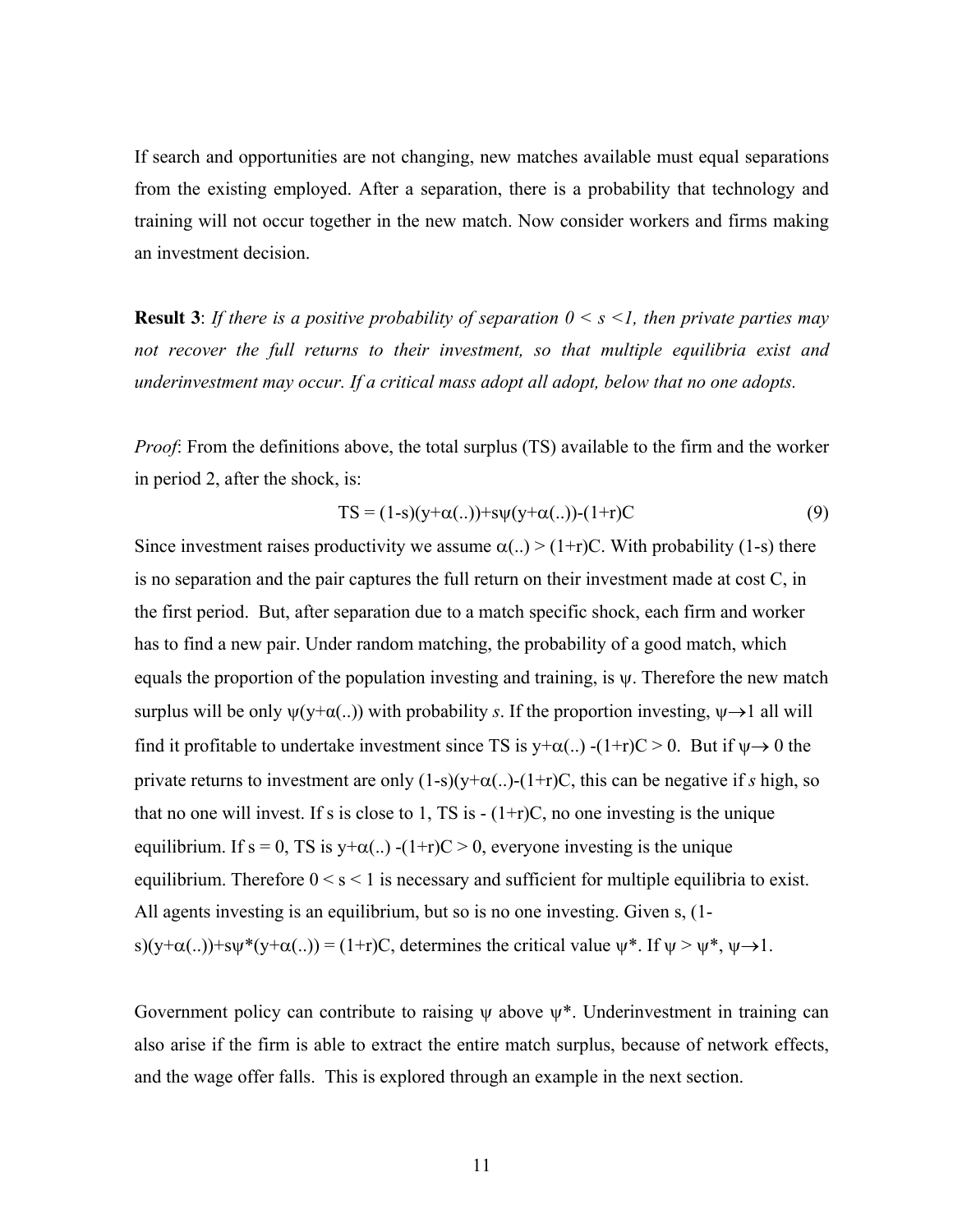## 4. Networks and Extraction of Surplus

So far we have considered the distribution of the match surplus between two contracting parties, one in region A and the other in B. We now bring in a second region A firm as a simple way of capturing the effect of networks on match surplus. Since the density of interactions is much higher in the developed region A, agents in the region A have power to leverage their networks. This allows them to extract more of the match surplus. When third parties are involved, region B agents may be forced to enter into transactions that give them negative utility. In the simple example<sup>5</sup> illustrating this process below, the dominant region A firm is able to obtain the surplus from the region B worker's transaction with a second region A firm by making the second firm stop interacting with the distance worker unless the latter agrees to a bargain favoring the dominant firm. ICT, by increasing region B's participation in networks, will remove this cause of surplus extraction. Therefore new technologies and the outsourcing they make possible have the potential to mitigate long entrenched global inequalities.



*Figure 2: A co-ordination game between region A firms* 

 $<sup>5</sup>$  Basu (2000), chapter 6, analyzes the effect of third party transactions on coercion in the context of interlinked</sup> rural markets.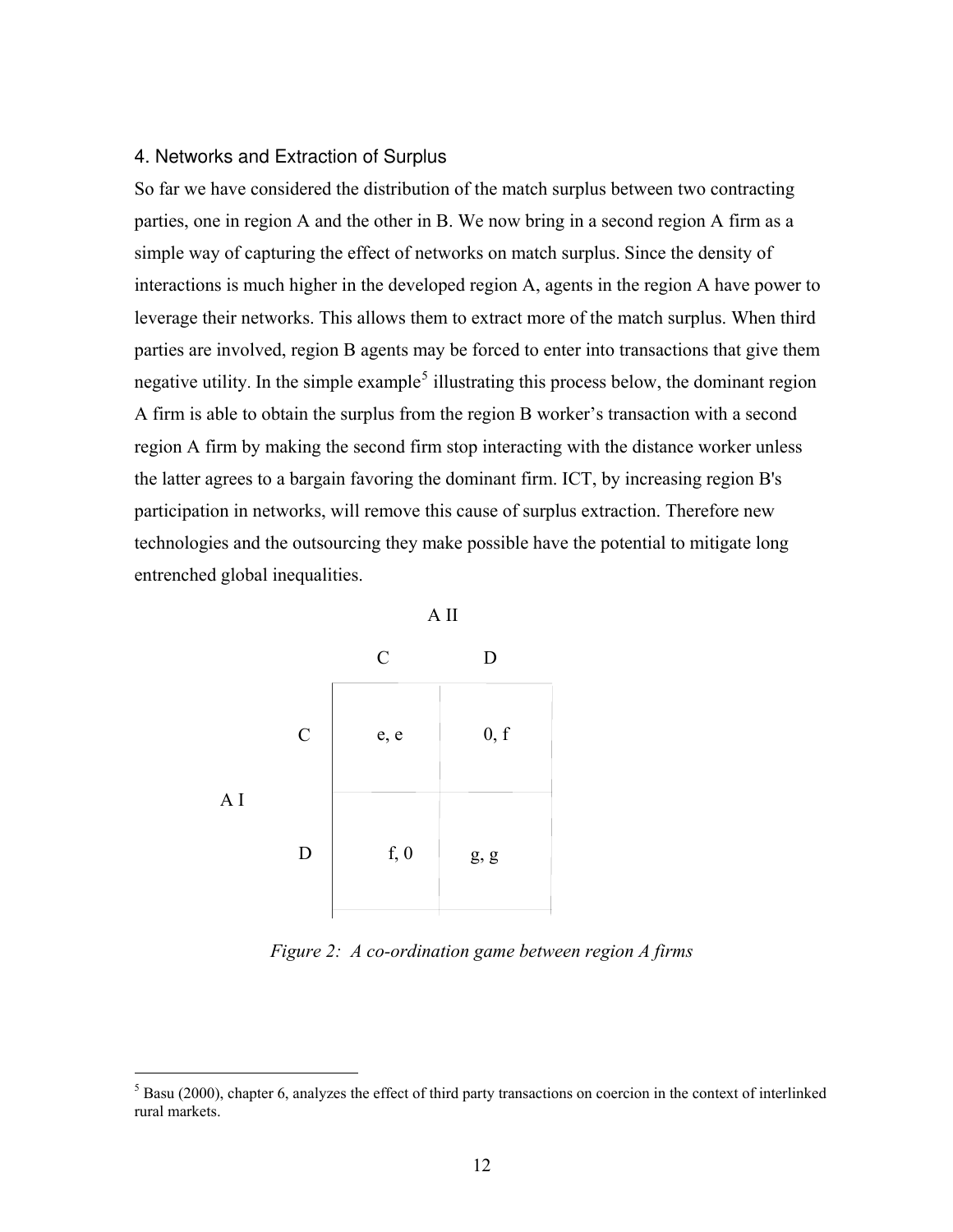There are two Region A firms, AI and AII, of which AI is the bigger. They have a number of business transactions with each other. If both adopt business plan or strategy C returns to both are higher than if one or both of them follow strategy D. That is, they play a coordination game with strategic complementarities. In Figure 2, which gives the payoffs, AI's payoffs are written first. Since  $e > g > f > 0$ , there are two Nash equilibria in this game: (C, C) and (D, D). Both AI and AII enter into transactions with a Region B firm (B). AII stands to gain  $S<sup>AII</sup>$  from the transaction and B would gain  $S<sup>BII</sup>$ . If they do not transact together these values would be zero.

The bigger firm, AI, has the first move. It offers a wage W and employment E, pair (W, E) to B for the job. In the next period of the game B can accept or reject this take it or leave it offer. In the third period B and AII decide on their trade and in the final period AI and AII carry out their transaction.

**Result 4**: *Network effects and strategic interactions can leave the Region B firm at its no trade level of profits, and it can even make a loss on its transactions with a Region A firm.* 

*Proof*: AI threatens AII with strategy D, if AII trades with B in the case of B refusing AI's offer. The threat is effective in stopping AII trading with B if  $e-g > S<sup>AII</sup>$ . When the inequality holds, AII loses more from the reduction in its transaction with AI, than it gains from trading with B. The threat is a credible one for AI to make only if its loss on playing D with AII is less than its potential gain from trade with B. This requires  $\Pi(W^*, E^*)$  > e-g. That is, AI's profits from its interaction with B, Π(W\*, E\*), exceed AI's loss in playing D rather than C with AII, e-g.

AI maximizes its profits, subject to B's participation constraint. That is, the sum of B's gains from transactions with AI and AII, where  $c$  is the cost B incurs, per unit of employment E, must not be negative for B to be willing to participate in the transactions:

$$
Max\nW, E \qquad \Pi(W, E) = y(E) - WE
$$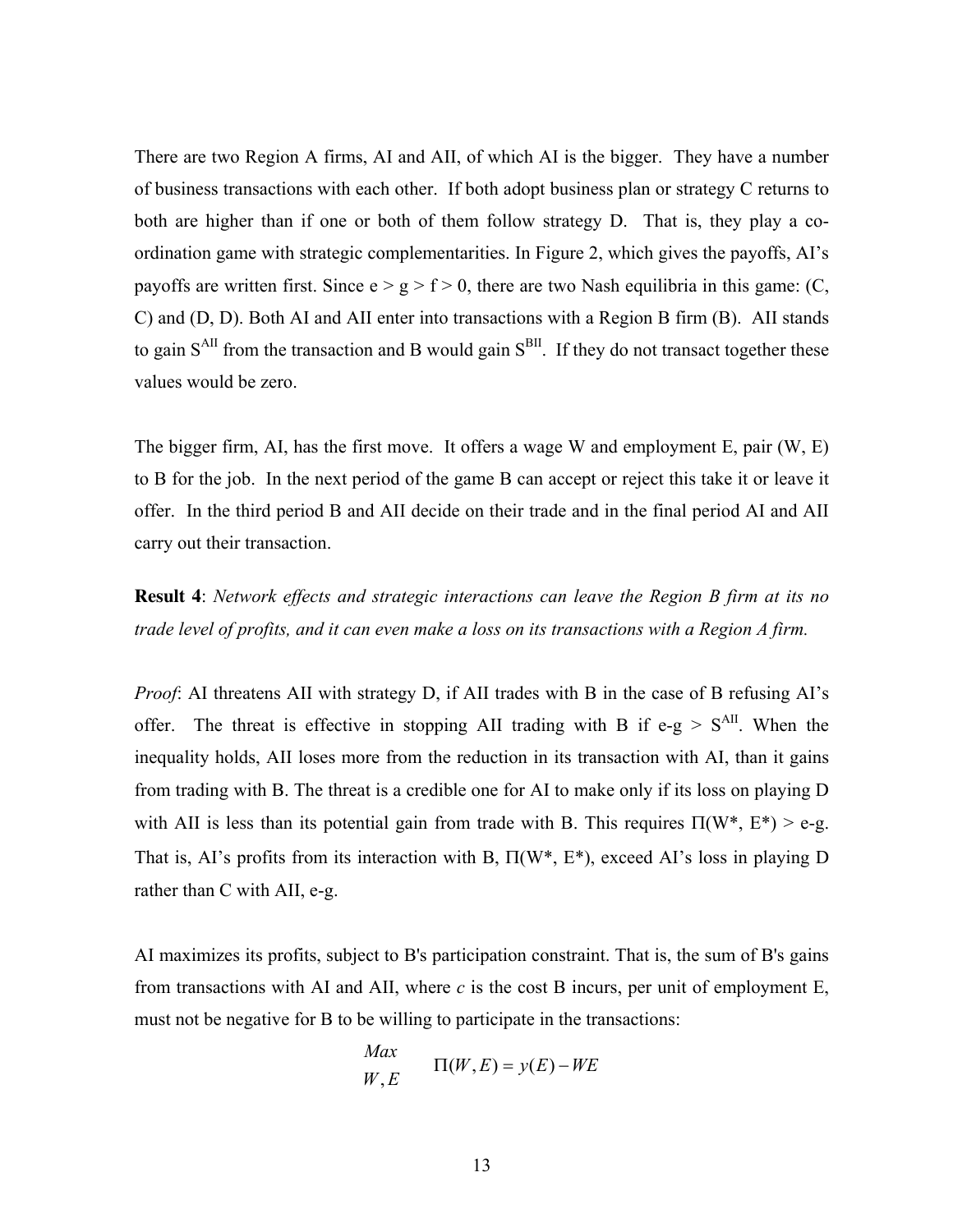$$
subject to \tW E - cE + S^{BII} \ge 0 \t\t(10)
$$

AI maximizes its profits when the participation constraint holds with equality, so that WE  $cE = -S<sup>BII</sup>$ . This condition determines its equilibrium offer (W<sup>\*</sup>, E<sup>\*</sup>) to B. Thus, the payoffs will be such that B will earn zero, AII will earn  $S^{AH}+e$ , and AI will earn,  $\Pi(W^*, E^*)+e$ . AI extracts the entire surplus from B, including what B earns from its transaction with AII.

Since AI's credible threat lies off the equilibrium path it would not be observed in actual play. It will only be implicit. The general point is that future trades, including those between sellers and other buyers, matter when network effects are present; therefore strategic, dynamic effects occur (Farrell and Klemperer, 2002). AI is able to extract some of B's surplus from B's interaction with third parties, as long as AI has more interactions with these other parties than B has.

ICT will increase  $S<sup>AII</sup>$  and raise it above e – g, so that AII would not want to endanger its interaction with B; then AI's threat will no longer be effective and the surplus extraction fails. As the density of B's interactions rise, it will have alternatives to both AI and AII. By making entry of new firms easier it will reduce the hold of AI on both B and AII, which arise from its premier position in the network. B's exit options and bargaining power improves.

The source of AI's advantage is partly greater information. It knows more about the markets and other firms. Equivalently B does not know firms other than AI and AII or finds the transaction costs of contacting them very high. ICT lowers the cost of acquiring information. The Internet<sup>6</sup> lowers these costs but, unlike a monopolistic firm, does not require to be compensated for doing so, partly because adding content advertises those contents, and partly because it is not owned by anyone. AI, in contrast, extracts a rent for the information it provides or the trade it allows, and gives B the least consistent with B's

 $6$  Open standards are a key feature to realize these benefits. As Mansell (2001) points out electronic EDI systems allowed Northern firms to exchange standardized information using proprietary software platforms and create closed networks.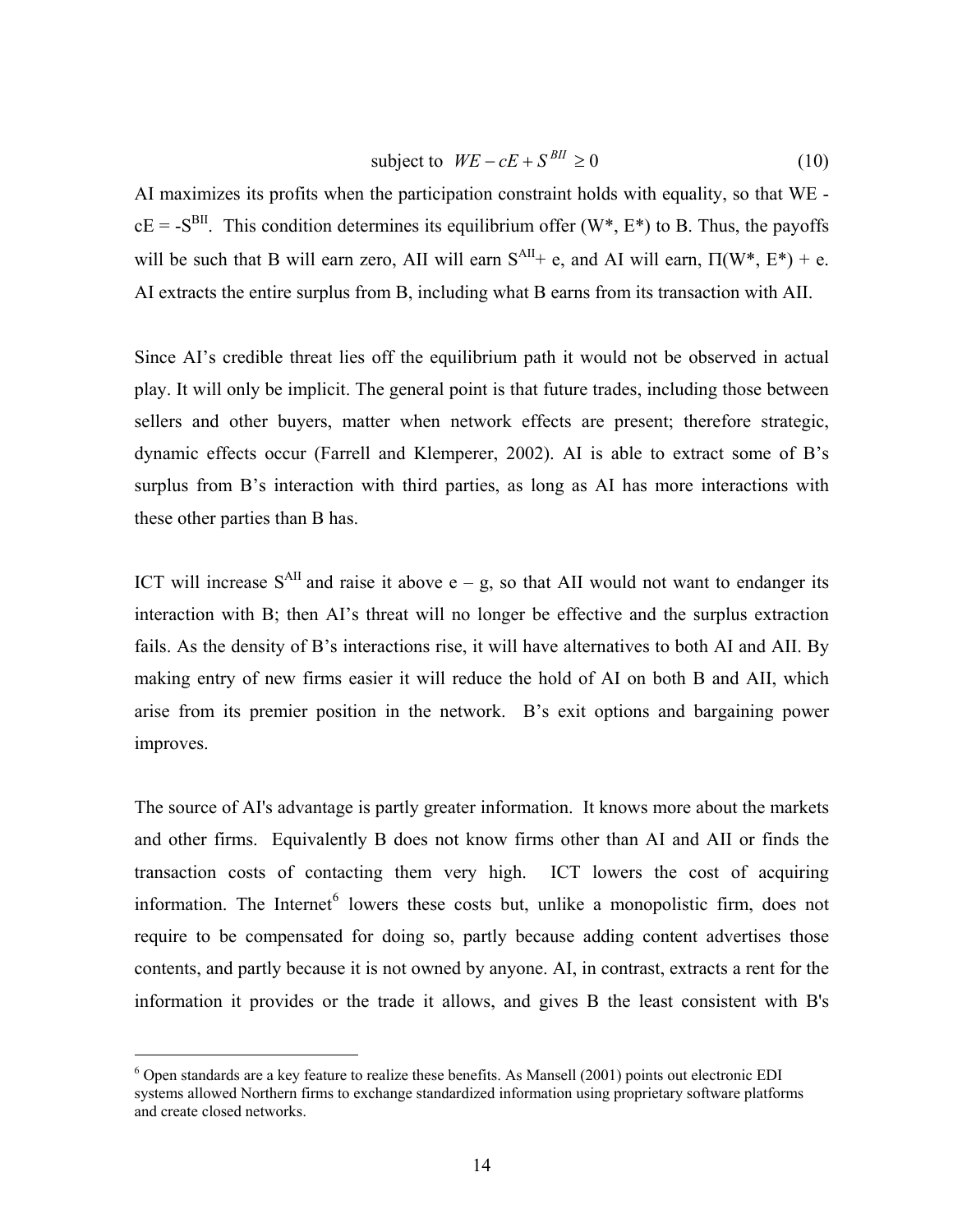participation. Research has discovered, however, that the Internet only benefits those job searchers who are otherwise qualified (Kuhn, 2003); since costs of search are low, the proportion of inadequate candidates using it is more. Therefore some independent certification and initial physical contact are also important to enter networks.

Apart from information about trading partners, knowledge of international standards is necessary for region B to raise the quality of its output sufficiently to access new markets. ICT helps acquire this information also but open standards are essential for these benefits to accrue fully. This issue is explored further in drawing together the conclusions for policy in the next section.

#### 5. Policy Conclusions

In the models, a rise in the efficiency of the matching process benefits both firms and workers. The entry of new distant workers increases the scale, improves matching, and again benefits both. Under free entry of firms more workers would induce entry of more firms and expand the level of activity. An improvement in ICT improves matching. It also raises per worker productivity, and reduces the cost of entry of new firms, both of which raise equilibrium wage offers to workers. Therefore encouraging the spread of ICT, access and bandwidth, should be a key policy objective.

Since region A firms obtain the major share of the match surplus and make large transient profits, a low tax on them can be used to help establish a specific welfare fund to upskill and redeploy region A workers that loose jobs temporarily. Firms will factor in some of the losses to workers, but unlike with a ban, will still be able to outsource if cost savings are very high<sup>7</sup>. Cheap education and training facilities in Region A will also prevent adverse effects on low skill workers there of the kind Feenstra and Hanson (1995) document. De Long (2002) argues that a major reason for the rapid rise in inequality in America in the last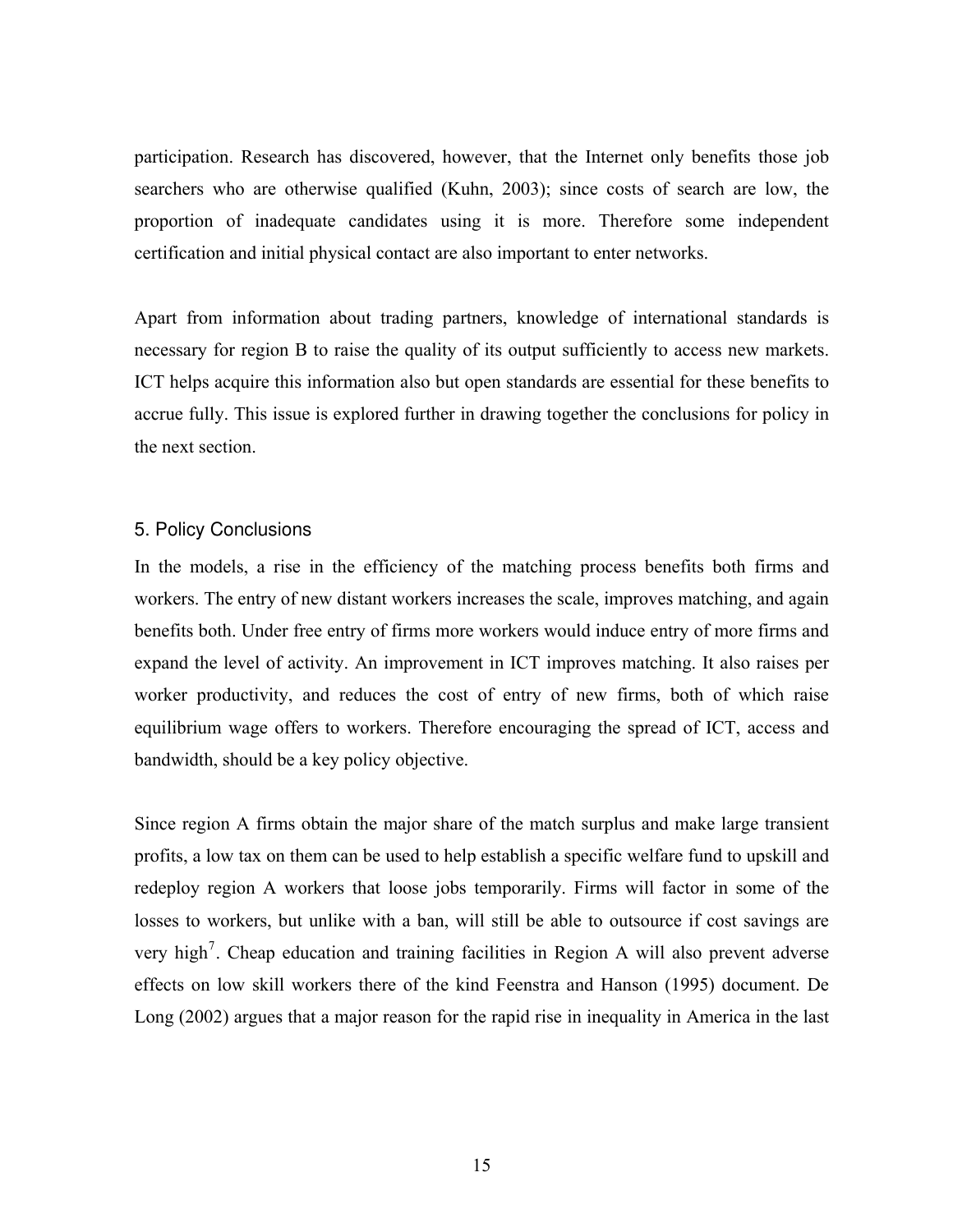decade has been the decline in the quality of primary education and the affordability of secondary education. Here there is clearly a role for government policy.

A rise in the efficiency of the matching process, affects both search and opportunities equally, but a rise in per worker productivity, and fall in the cost of entry of new firms increase opportunities and reduce searching workers. Therefore they benefit workers relatively more than they benefit firms. They increase the flow probability that a searching worker locates an opportunity relative to the flow probability that an opportunity locates a worker. Therefore the workers get a larger share of the match surplus. Free competitive entry of firms reduces excess profits to zero. Policy conclusion: giving a larger weight to technology and training, and ensuring competitive entry will tend to reduce inequality within and across countries over time.

Moreover, the enhanced matching model shows that training and technology have a selfreinforcing aspect. The more they are adopted, the higher the returns to adopting them. Training choice responds positively to a rise in the flow probability of a match, and to firms' adoption of better technology. Returns to the technology and learning by doing, in turn, improve with training. But these effects imply the flow probability of a match rises with training so that multiple equilibria are possible. In that case, the level of private investment may be less than socially optimal. Well-designed public intervention can trigger large changes. The rise in productivity would benefit both regions. Any one country imposing a ban on outsourcing would loose out in the benefits from technology and training.

There are strong incentives for training in conditions where opportunities are expanding. Strict quality standards can strengthen these incentives $\delta$ . Such quality standards will ensure

 $<sup>7</sup>$  An interesting example of outsourcing that did not lead to job loss, was when Dabur an Indian Pharma</sup> company outsourced its IT and other system maintenance to Accenture, an American company, in 2004. Accenture employed some Dabur employees to do the job.

<sup>&</sup>lt;sup>8</sup> Such quality standards are automatic for traded goods and by demonstration extend to others. NASSCOM (2002) argues that high quality is the reason for India's success in software exports. Mansell (2001),

<sup>&</sup>quot;....producer firms are required to meet new quality, time-to-delivery, or other standards introduced by buyers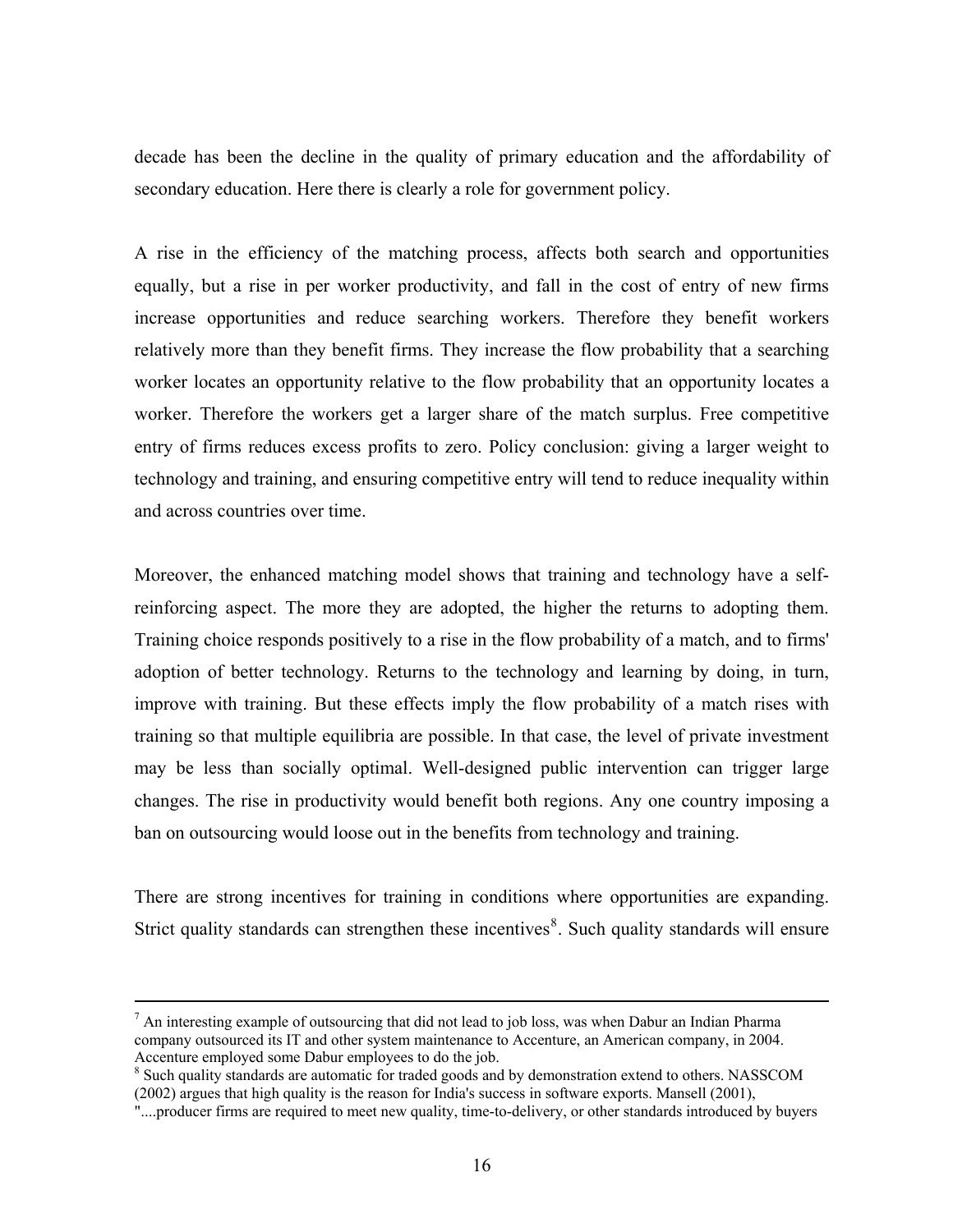that employers will be willing to expand education and training facilities to shift workers above the threshold. The availability of labour skills, in turn, can induce firms to adopt new technology in a beneficial feedback cycle.

Workers from region B benefit not only from the rise in wages, but also in so far as these technologies allow them to participate in distant markets. As their exit options improve such workers would get a better bargain. Thus despite more flexibility in labour markets workers bargaining power could improve. Unions should focus more on training, insurance and access activities.

In transactions between region A and B firms or individuals, a source of the formers' advantage is more information and deeper networks. This is one explanation for the low share of region B in the match surplus. ICT has the potential to improve Region B's access to networks, and create new networks, thus reducing the disadvantages of uneven access. Institutional support is required, however, for the initial access. Industry bodies, governments, or international institutions can encourage new specialized networks. ICT lowers the cost of acquiring information both about potential trading partners and about standards of acceptable products. Knowledge of the latter is vital for the Region B to access new markets.

Open standards are essential for the above effects. When network effects dominate it pays to expand the market. Therefore far-seeing policies should lock-in the large new populations into the networks, even at the cost of some minor current concessions on openness and market access. Conversion costs of common standards should be lowered. There is a result that when standardization conversion costs are small relative to network effects all regions gain from accepting common standards (Gandal and Shy, 2001).

in the industrialized countries (pp.290)." Such standards are impossible to achieve with illiterate and subsistence labour.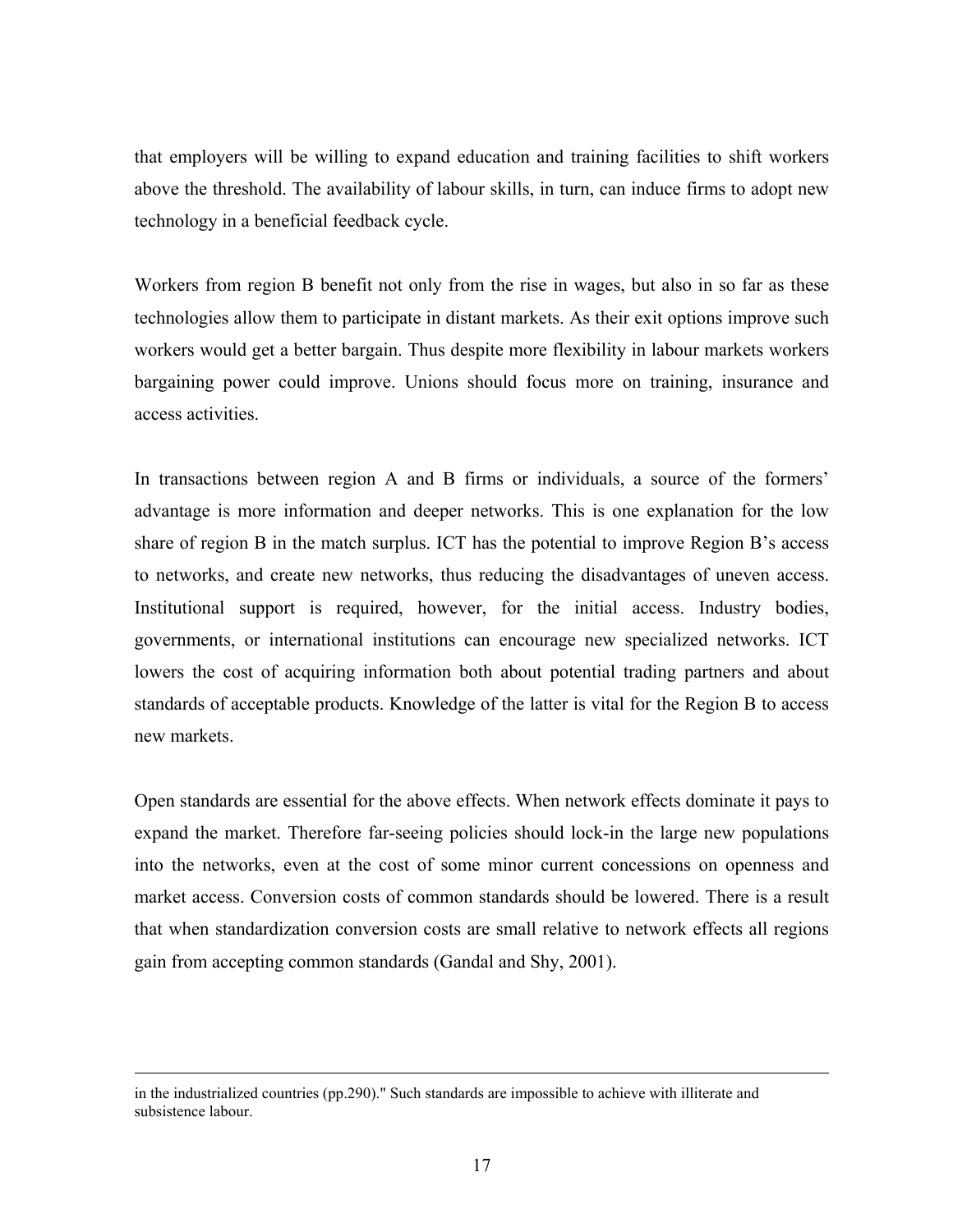The spread of open standards in the ICT industry gives valuable lessons, to apply to different kinds of networks. Open standards enhance competition and innovation. But are especially valuable when they apply to inputs, and where innovation occurs in small steps through a series of contributors. Such interoperability turns competitors into complementors. It has been argued that international patent rights (IPRs) should be limited to facilitate interoperability between competing products. When there are network effects, consumers value compatibility and IPRs by turning the initial choices of a small user group into *defacto* standards, may confer monopoly rights without any significant innovation. There should be only limited copyright protection for interfaces when a firm improves an interface, to allow products of different manufacturers to work together in a computer system. Reproduction and translation of copyright code is essential for this (Gandal, 2002).

Network externality can imply rapid death for small local networks unless compatibility is built in. Small new entrants need to negotiate for survival, to keep options open, to think strategically and combine with those who would gain. They must be willing to learn the language before contributing to it, be willing to engage in a range of activities and move slowly up to higher value added products.

Standards help specialists who want to compete globally, but incompatibility helps sustain local protection. In markets where incompatibility is a strategic choice regulation is required. Inefficient firms with large installed bases may insist on incompatibility to deter rivals who would be much more effective with compatibility. With strategic pressure markets may lock into inefficient standards. Therefore measures to enhance the role of public and quasi-public standard development organizations and their speed and conflict resolution capabilities are of great value.

Under network externalities competition policy has to consider dynamic aspects. It may be necessary to give concessions initially in order to make a market, and such concessions may not be aimed at destroying competition. Therefore policies that improve one's product need to be distinguished from those that block a competitor. Open standards can help prevent the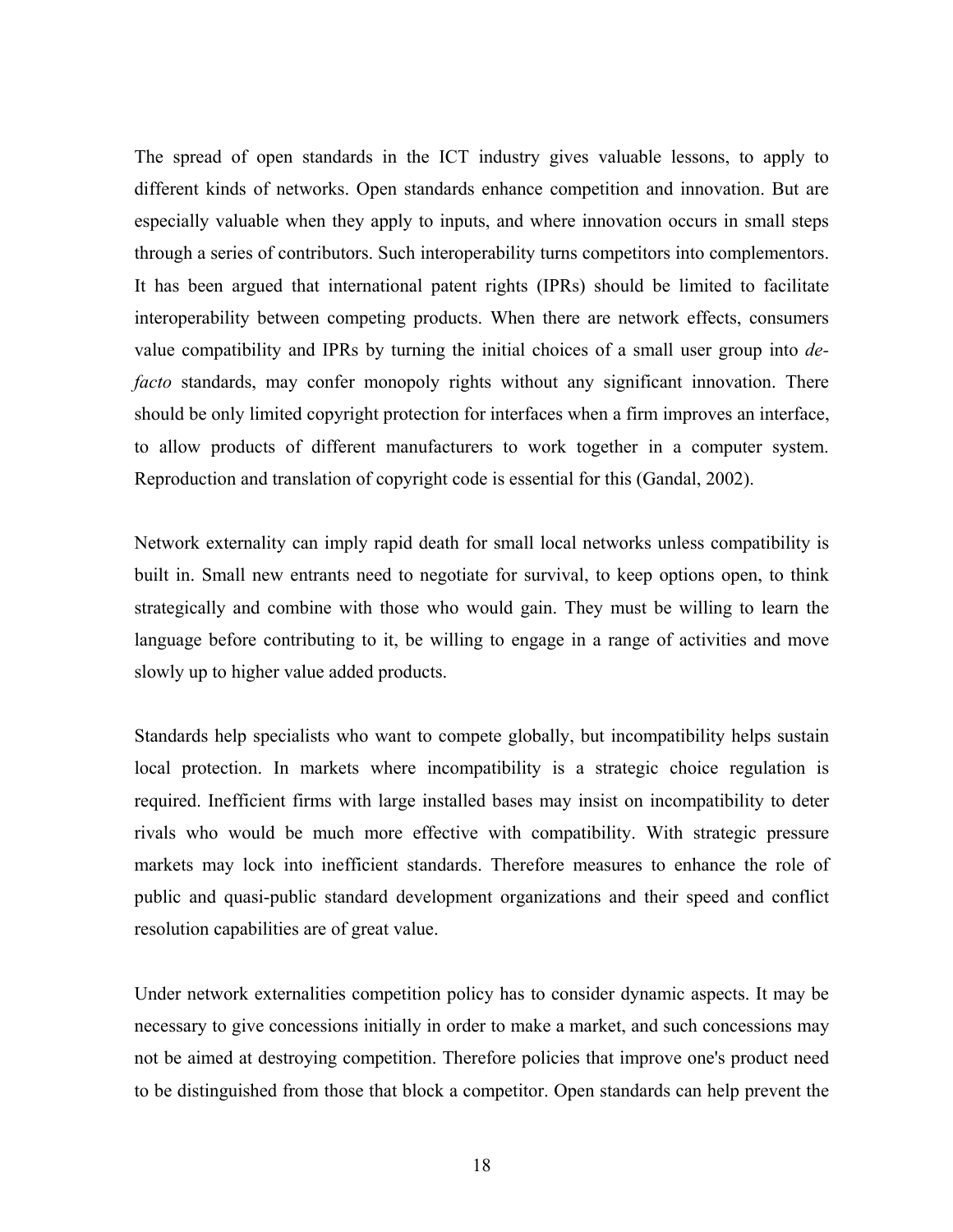latter. Competition policy should give rivals rights such as reverse engineering that allow them to insist on compatibility, notwithstanding patent rights (Farrell and Klemperer, 2002).

ICT itself has many benefits for labour; but inducing more innovation and learning through economic incentives can multiply the benefits many times.

## Appendix

#### *The matching model*

A worker can be either searching (S) or employed (E). A firm can have an opportunity that is filled (F) or existing (O). There are asset values associated with each of these states. Thus the "return" on the asset value of being employed  $(V_E)$  is a dividend of wages  $(w)$  per unit time.

$$
rV_E = w
$$

Or  $V_{E}$  is the present discounted value of income accruing to the worker from the match. Similarly the return to the firm of a filled opportunity is its share of the match surplus. That is output (*y*) minus wages,

$$
r \prod_F = y - w
$$

The asset value of continued search or keeping an opportunity unfilled respectively, comes from the value of a match subtracted from the value of continued searching,

$$
r V_s = \mu (V_E - V_s)
$$

$$
r \Pi_o = \eta (\Pi_F - \Pi_o)
$$

Rearranging gives the four asset values as:

$$
V_E = w/r
$$

$$
\Pi_F = (y - w)/r
$$

$$
V_s = (\mu / \mu + r) V_E
$$

$$
\Pi_o = (\eta / \eta + r) \Pi_F
$$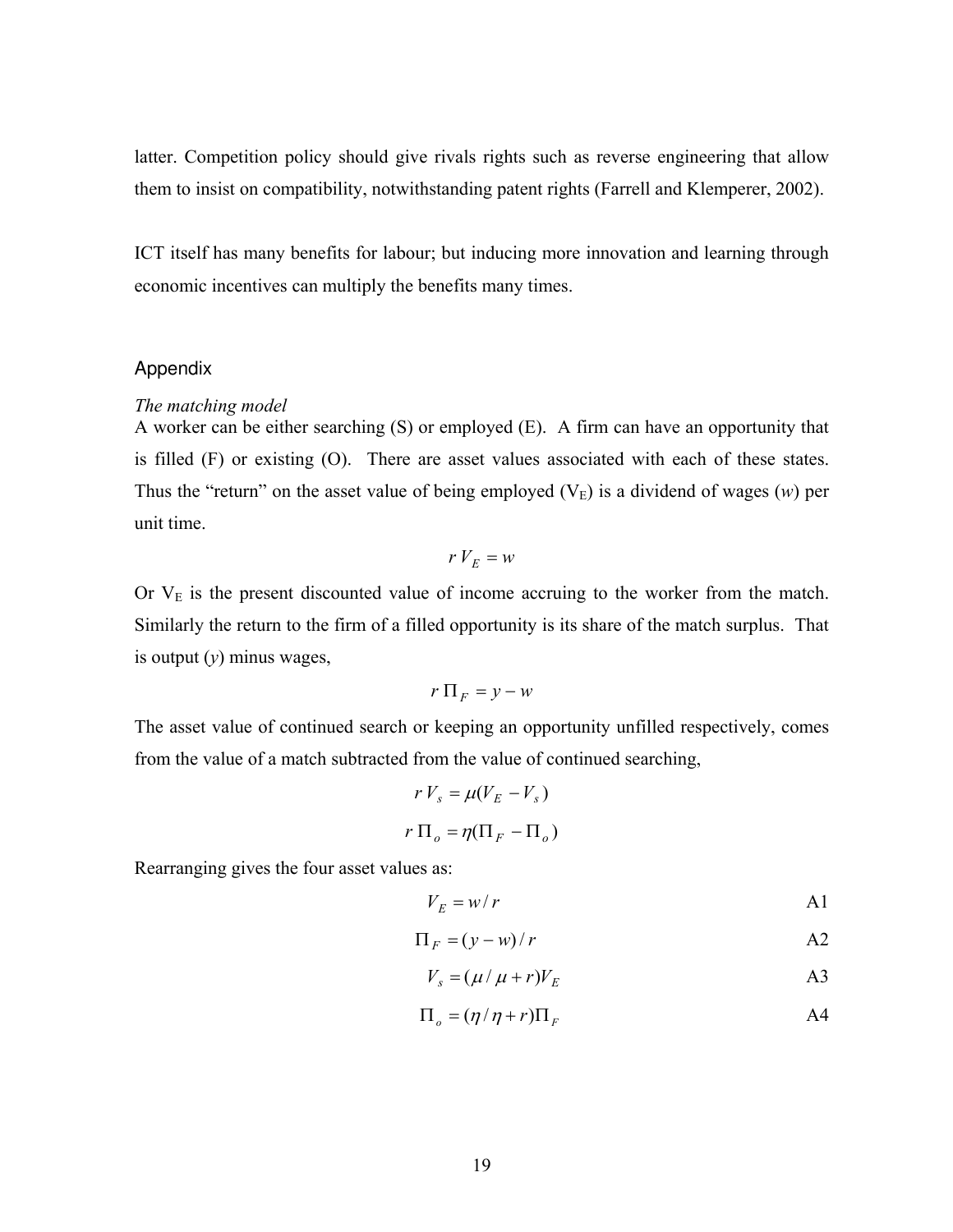The match must determine a wage, but because labour is heterogeneous a replacement cannot be found instantly, so there is a range of wages between the demand and supply price of labour, which makes each party better off than they would have been without the match. If there is symmetric Nash bargaining the surplus is shared equally, so that,

$$
V_E - V_S = \Pi_F - \Pi_O \ge 0
$$

The unique wage offer function determined by substituting Eqs. A1 to A4 in Eq. A5 is:

$$
w = \{y(\mu + r)\}/\{2r + \eta + \mu\}
$$

Firms and workers take η and μ as parametric in making decisions, although they are endogenously determined in the equilibrium. If  $\eta = \mu$  Eq.A6 implies that *y* would be split between the two. If  $\mu > \eta$  workers find new opportunities faster than firms can find people, so more than half the surplus goes to the worker. Differentiating A6 tells us how the wage offer varies with the parameters:

$$
\delta w/\delta \eta \le 0, \quad \delta w/\delta \mu \ge 0, \quad \delta w/\delta y \ge 0 \tag{A7}
$$

In the case of the more general Nash bargain where φ is the share of the match surplus (*MS*) going to the worker:

$$
V_E - V_S = w/(\mu + r) = \phi MS \quad and \quad \Pi_F - \Pi_O = (1 - \phi)MS \tag{A8}
$$

Solving for *w* in this case:

$$
w = \{\phi(\mu + r)y\}/\{r + \eta(1 - \phi) + \mu\phi\}
$$

And then differentiating A9 gives similar partial derivatives, with the new result that the wage offer rises with the workers share of the match surplus:

$$
\delta w/\delta y > 0, \quad \delta w/\delta \phi > 0, \quad \delta w/\delta \mu > 0, \quad \delta w/\delta \eta < 0 \tag{A10}
$$

The free entry condition closes the model, ensuring that  $\Pi_0$  is driven down to *c*. Substituting this in A8 and then solving for *w*:

$$
w = \{\phi(y - rc)\} / \{r - 2\phi r - \mu \phi\}
$$
 A11

The derivatives remain unchanged, only the negative effect on the wage offer of η is now replaced with the negative effect of *c* from Eq. A11.

$$
\delta w/\delta y > 0, \quad \delta w/\delta \phi > 0, \quad \delta w/\delta \mu > 0, \quad \delta w/\delta c < 0 \tag{A12}
$$

Substituting A1 to A3 in A5 and imposing  $\Pi_0 = c$  gives:

$$
w = \{ (\mu + r)/(2r + \mu) \} \{ y - rc \}
$$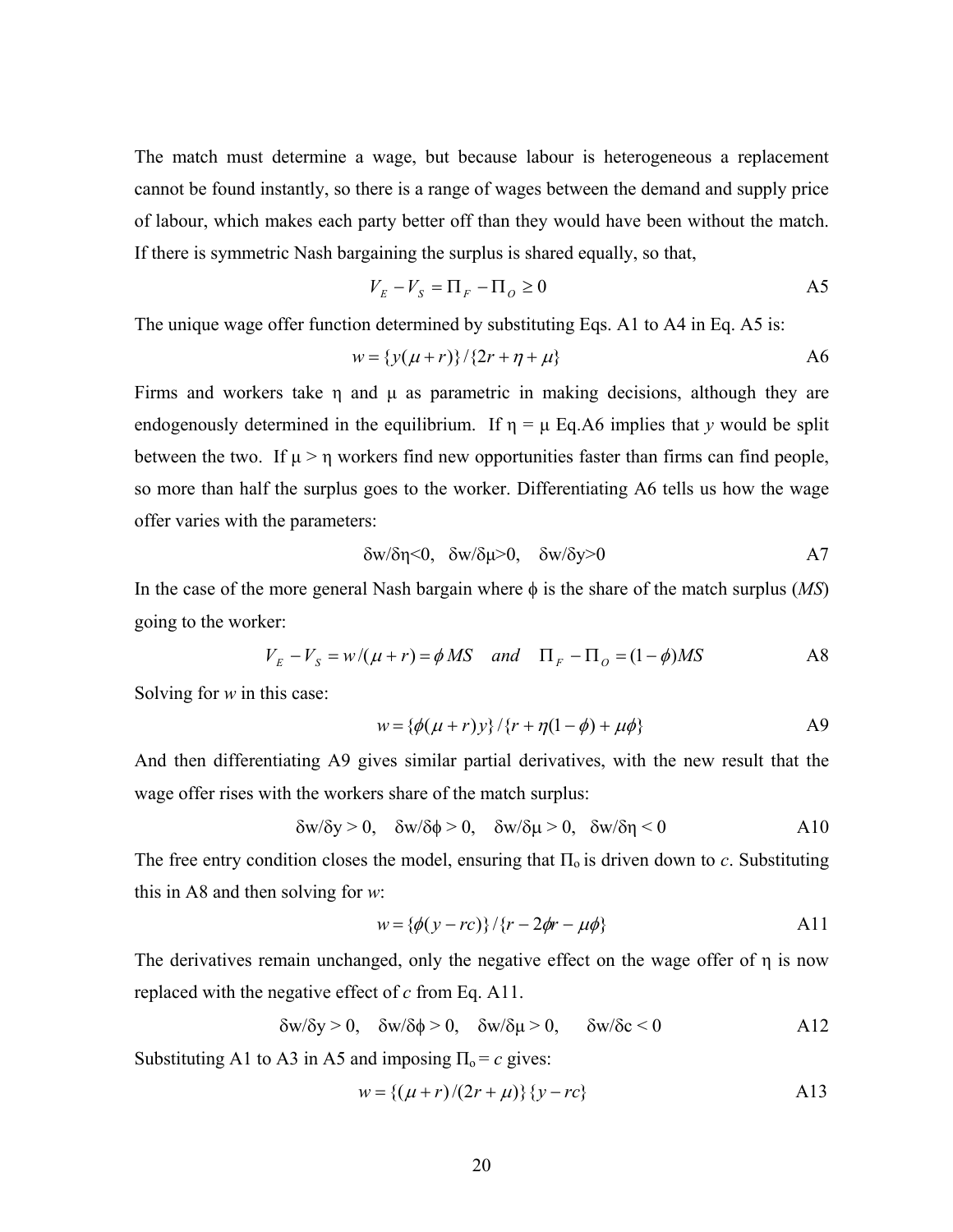This is the case of free entry and equal share of the match surplus. The derivatives are the same as  $(15)$  except that  $\phi$  drops out. Result 1 gives a summary:

**Result 1**: *Comparative static results from the wage offer function:* 

δ*w/*δ*η<0,* δ*w/*δ*y > 0,* δ*w/*δφ *> 0,* δ*w/*δ*μ > 0,* δ*w/*δ*c < 0* A14

In the steady-state equilibrium the free entry condition and the matching technology determine μ\* and η\*. These then determine *w\** from Eq. A12, and S\* and O\* from Eqns. A15.1 and A15.2 which imply that  $S^* = \beta/\mu^*$  and  $O^* = \beta/\eta^*$ . The steady state is defined  $as^9$ :

*Definition*1: Steady-state equilibrium is a wage function w(y, c,  $\mu$ ,  $\phi$ ) and a quadruple ( $\mu^*$ ,  $\eta^*, S^*, O^*$ ) satisfying the conditions:

(i) 
$$
V_E^* - V_S^* = \phi MS
$$
 and  $\Pi_F^* - c = (1 - \phi)MS$  (Nash Bargain)

(ii) 
$$
\Pi_o^* = c
$$
 (free entry)

(iii) 
$$
\mu^* S^* = \eta^* O^* = m_0 M(S^*, O^*)
$$
 A15.1

$$
\mu^* S^* = \beta \quad \text{(steady-state)} \tag{A15.2}
$$

The implicit function OO is defined as:

$$
\eta = \eta^{\circ\circ}(\mu; y, c) \quad \text{with} \quad \delta\eta^{\circ\circ}/\delta\mu > 0, \quad \delta\eta^{\circ\circ}/\delta y < 0, \quad \delta\eta^{\circ\circ}/\delta c > 0 \tag{A16}
$$

Substituting A2 and A13 in A4 and imposing free entry gives a specific function, which clearly satisfies the derivatives in A16.

$$
\eta = \left\{ (2r + \mu)c \right\} / (y - rc)
$$

Since a rise in  $\mu$  raises wages, fewer firms enter, opportunities fall, and therefore  $\eta$  (= m/O) rises. A rise in *y* or fall in *c* makes entry more attractive thus raising entry and lowering η, the rate at which opportunities locate a worker.

<sup>&</sup>lt;sup>9</sup> Laing et.al. (1995) obtain similar results in an application of the matching model to study endogenous growth and training decisions.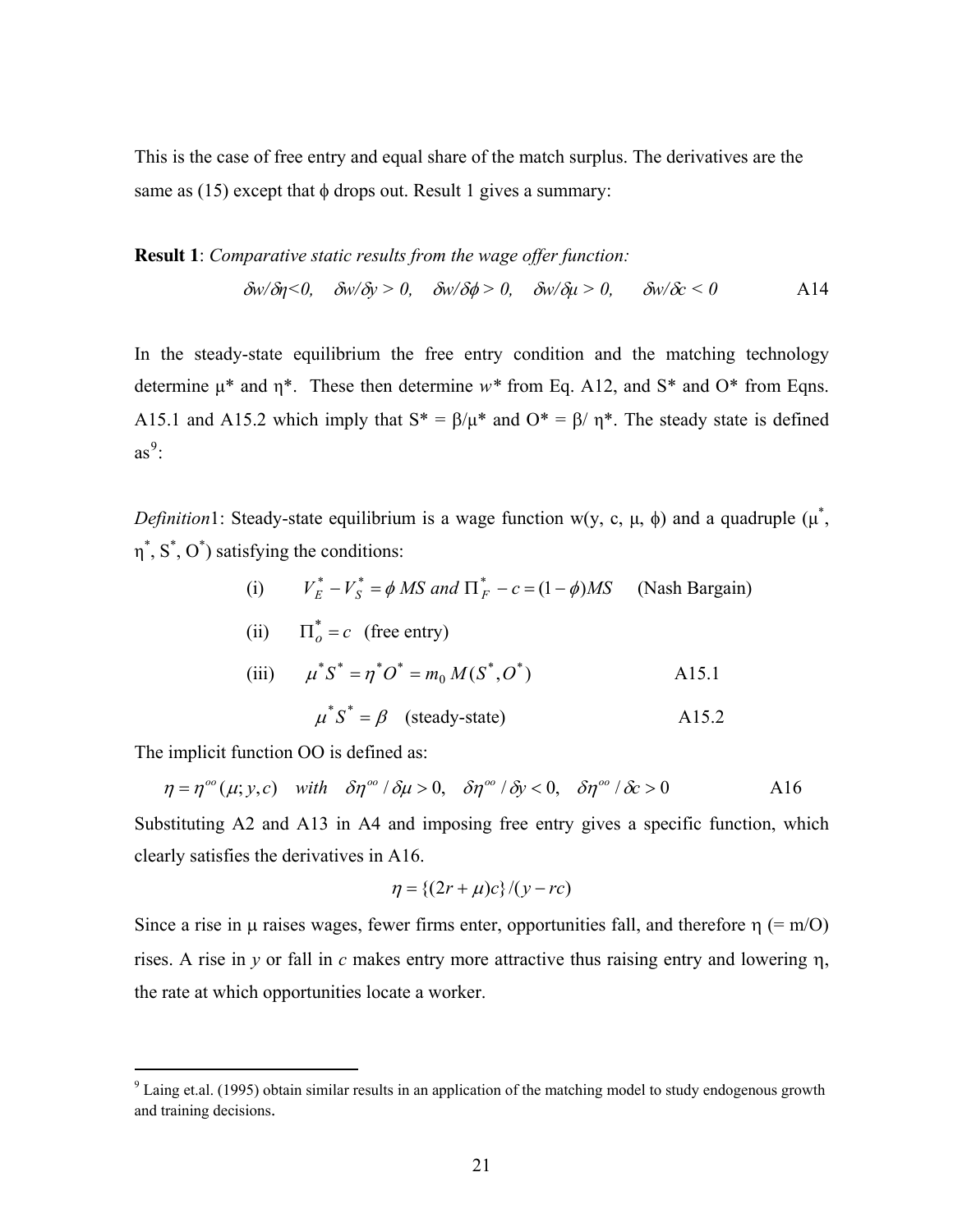The implicit function SS is defined as:

$$
\eta = \eta^{ss}(\mu; m_o) \quad \text{with} \quad \delta \eta^{ss} / \delta \mu < 0, \quad \delta \eta^{ss} / \delta m_o > 0,
$$
\n
$$
\tag{A17}
$$

Since  $m = m_0 O M (S/O, 1)$ ,  $\eta = m/O$ , and  $S/O = \eta/\mu$ , therefore  $\eta = m_0 M(\eta/\mu, 1)$ , is the required implicit function. The Inada conditions satisfied by the matching technology M imply that the derived implicit function is convex to the origin, with asymptotes that approach the two axes.

**Result 2**: *The effects of changes in m<sub>o</sub>, y and c on unique steady-state values of (i)*  $\mu^*$ ,  $\eta^*$ , *(ii)*  $S^*$   $O^*$  *and, (iii)*  $w^*$  *are:* 

(i) 
$$
d\mu^* / dm_0 > 0
$$
,  $d\mu^* / dy > 0$ ,  $d\mu^* / dc < 0$ 

$$
d\eta^* / dm_0 > 0, \quad d\eta^* / dy < 0, \quad d\eta^* / dc > 0 \text{ (for matching rates } \mu^*, \eta^*)
$$

(ii) 
$$
dS^* / dm_0 < 0
$$
,  $dS^* / dy < 0$ ,  $dS^* / dc > 0$   
\n $dO^* / dm_0 < 0$ ,  $dO^* / dy > 0$ ,  $dO^* / dc < 0$  (for  $S^* , O^*$ )

(iii) 
$$
dw^*/dm_o > 0
$$
,  $dw^*/dy > 0$ ,  $dw^*/dc < 0$  (for equilibrium wages,  $w^*$ )  
A20

*Proof*: Given the shapes of the SS and OO curves a unique equilibrium exists and determines a pair  $(\mu^*, \eta^*)$  satisfying (ii) and (iii) of definition 1. To prove the comparative static results:

## (i) For matching rates:

Totally differentiating the steady-state equilibrium conditions:

$$
\mu^* - \eta^{oo}(\mu^*; y, c) = 0
$$

$$
\mu^* - \eta^{ss}(\mu^*; m_0) = 0
$$

Letting  $\lambda$  stand for y, c, and m<sub>o</sub>: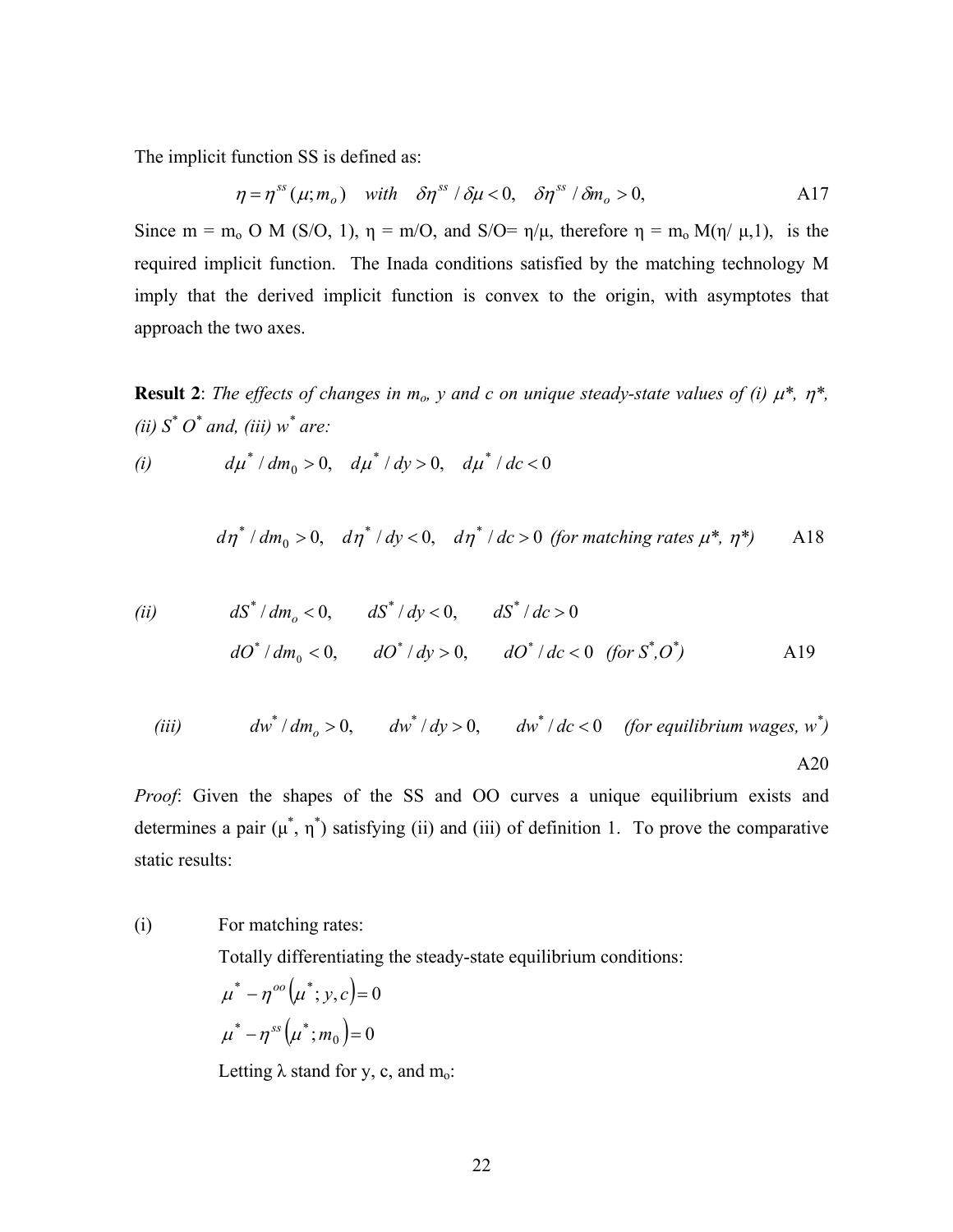$$
\frac{d\eta^*}{d\lambda} - \frac{\delta\eta^{oo}}{\delta\mu} \frac{d\mu^*}{d\lambda} = \frac{\delta\eta^{oo}}{\delta\lambda}
$$

$$
\frac{d\eta^*}{d\lambda} - \frac{\delta\eta^{ss}}{\delta\mu} \frac{d\mu^*}{d\lambda} = \frac{\delta\eta^{ss}}{\delta\lambda}
$$

Writing in matrix form

$$
\begin{bmatrix} 1 & -\frac{\delta \eta^{oo}}{\delta \mu} \\ 1 & -\frac{\delta \eta^{ss}}{\delta \mu} \end{bmatrix} \begin{bmatrix} \frac{d\eta^*}{d\lambda} \\ \frac{d\mu^*}{d\lambda} \end{bmatrix} = \begin{bmatrix} \frac{\delta \eta^{oo}}{\delta \lambda} \\ \frac{\delta \eta^{ss}}{\delta \lambda} \end{bmatrix}
$$

$$
\begin{bmatrix} 1 & -\frac{\delta \eta^{\circ \circ}}{\delta \mu} \\ 1 & -\frac{\delta \eta^{\circ s}}{\delta \mu} \end{bmatrix} = \det
$$

From A16 and A17 the determinant,  $det > 0$ . Using Cramer's rule

$$
\frac{d\eta^*}{d\lambda} = \frac{\begin{bmatrix} \frac{\delta\eta^{oo}}{\delta\lambda} & -\frac{\delta\eta^{oo}}{\delta\mu} \\ \frac{\delta\eta^{ss}}{\delta\lambda} & -\frac{\delta\eta^{ss}}{\delta\mu} \end{bmatrix}}{\det}
$$

$$
\frac{d\mu^*}{d\lambda} = \frac{\begin{bmatrix} 1 & \frac{\delta \eta^{oo}}{\delta \lambda} \\ 1 & \frac{\delta \eta^{ss}}{\delta \lambda} \end{bmatrix}}{\det}
$$

The signs of the derivative follow using A16 and A17 and substituting for  $\lambda$ .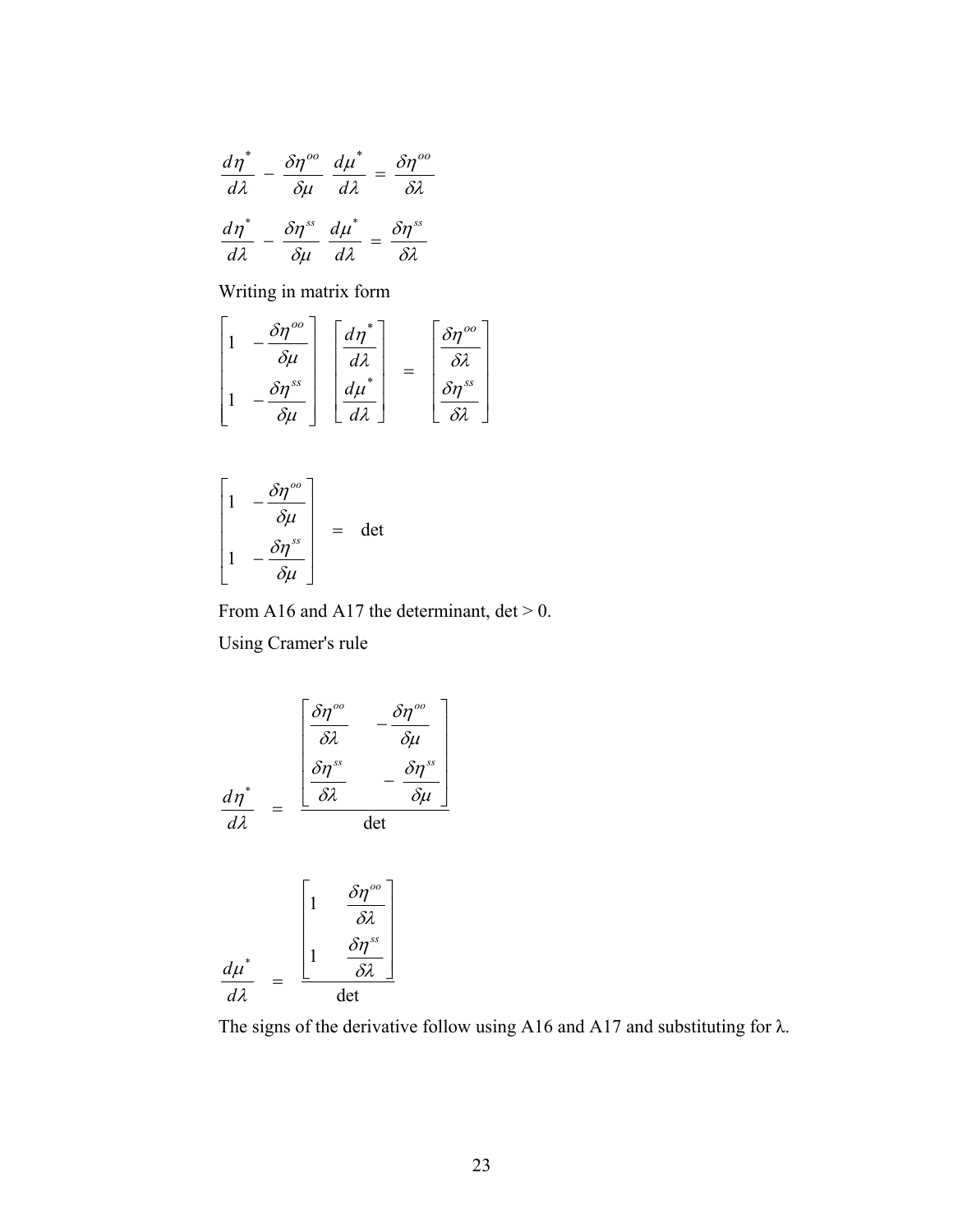(ii) For steady-state opportunities  $O^*$  and searching workers  $S^*$ : From definition 1,  $S^* = \frac{\beta}{\mu}$ , therefore the sign of  $\frac{dS^*}{d\lambda}$  will be the negative of the sign of  $\frac{d\mu^*}{d\lambda}$ which was derived in (i) above.

> From definition 1,  $O^* = \frac{B}{\eta}$ , therefore the sign of  $\frac{dO^*}{d\lambda}$  will be the negative of the sign of  $d\eta^* / d\lambda$ , which was derived in (i) above.

(iii) For equilibrium wages: Totally differentiating the wage offer function A13 with respect to  $\lambda$  gives:

$$
dw^* / d\lambda = \delta w^* / \delta \lambda + (\delta w^* / \delta \mu^*) (d\mu^* / d\lambda)
$$

Substituting the signs obtained in Result 1 and in part (i) of Result 2, gives the required signs.

*Concavity assumptions*:

- 1. The function  $k: R_+ \to [0,1]$  is strictly increasing, differentiable, and concave with  $\lim_{h \to 0} k(h) > 0$  and  $\lim_{h \to \overline{h}} k(h) \le 1$
- 2. The function  $c(h): R_+ \to [0,1]$  is strictly increasing, differentiable, and convex s.t  $\lim_{h\to 0} c(h) = 0$  and  $\lim_{h\to \overline{h}} c(h) = \infty$
- 3. The rate of growth of human capital  $\gamma: R_+ \to R_+$  is strictly increasing, differentiable, strictly concave with  $\lim_{h \to \overline{h}} \gamma(h) < \zeta$ .
- 4. The function  $a: R_+^2 \to R$  is strictly concave in *h*. (A21)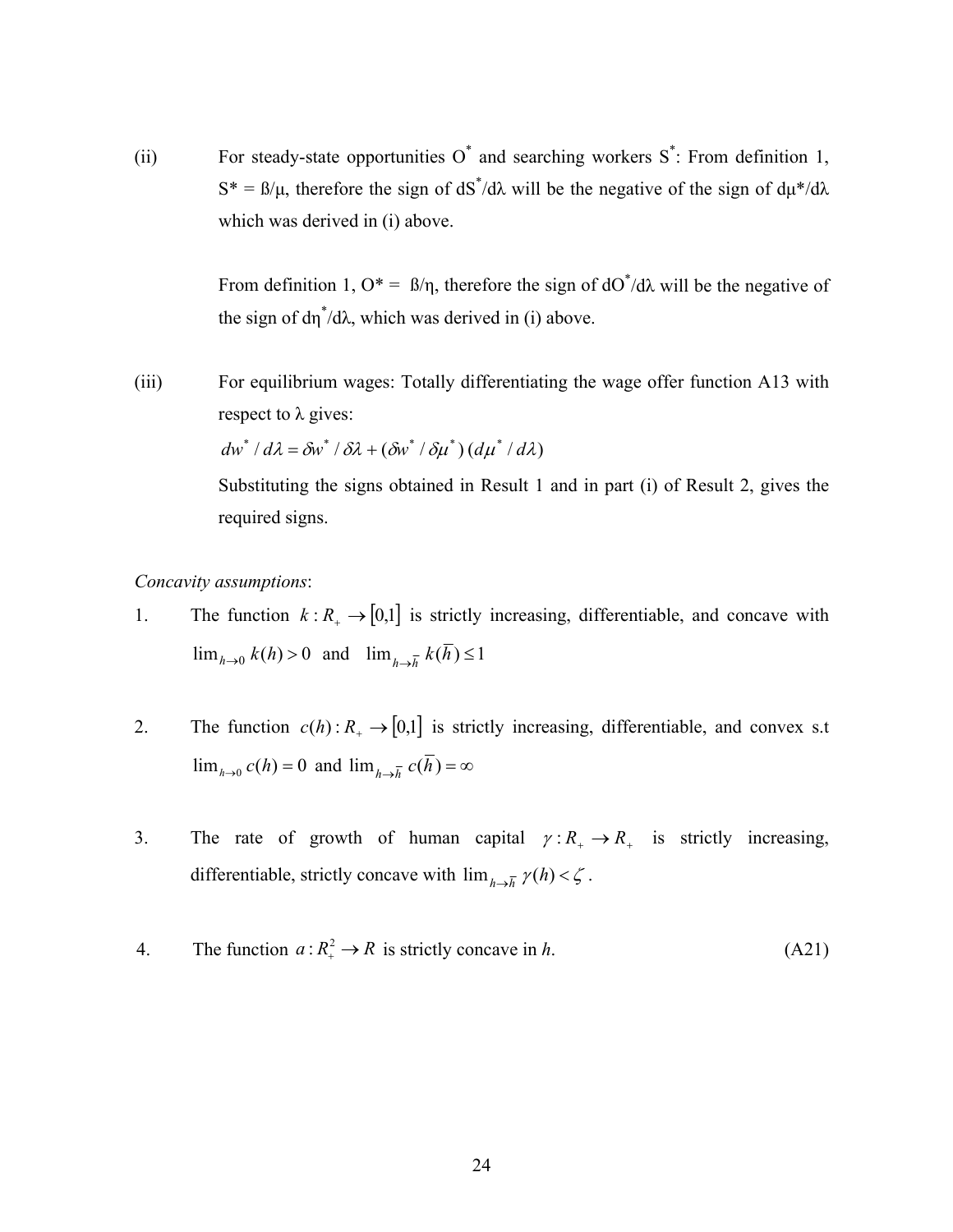## **References**

Acemoglu, D., 1997, "Training and Innovation in an Imperfect Labour Market", *Review of Economic Studies*, 64, 445-464.

Basu, K. 2000, *Prelude to Political Economy*, New York: Oxford University Press.

Chen, Y., J. Ishikawa and Z. Wu, 2004, "Trade Liberalization and Strategic Outsourcing", *Journal of International Economics*, 63, 2, July.

David, P.A., 1996, "Formal Standards-Setting for Global Telecommunications and Information Services", *Telecommunications Policy*, 20, 789-815.

Diamond, P.A., 1982,"Wage Determination and Efficiency in Search Equilibrium", *Review of Economic Studies*, 49, 217-227.

De long, B, 2002, "New US Paradigm for the Times", *Economic Times*, July 30.

Dossani, R. and M. Kenney, 2003, "Went for Cost, Stayed for Quality?: Moving the Back Office to India?", *Berkeley Roundtable on the International Economy, Working Paper 156*, available at http://repositories.cdlib.org/cgi/viewcontent.cgi?article=1020&context=brie

Egger, H. and J. Falkinger, 2003, "The Distributional Effects of International Outsourcing in a 2x2 Production Model", *North American Journal of Economics and Finance*, 14(2), 189- 206.

Encaoua, D., and A. Hollander, 2002,"Competition Policy and Innovation", *Oxford Review of Economic Policy*, 18, 63-79.

Farrell, J. and P. Klemperer, 2002, "Coordination and Lock-in: Competition with Switching Costs and Network Effects", *Handbook of Industrial Organization, Vol.3,* (2007) Chapter 5 available at www.paulklemperer.org

Feenstra, R. C. and G. H. Hanson, 1995, "Foreign Investment, Outsourcing and Relative Wages", NBER working paper 5121.

Gandal, N., 2002, "Compatibility, Standardization, and Network Effects: Some Policy Implications", *Oxford Review of Economic Policy*, 18, 80-91.

Gandal, N. and O. Shy, 2001, "Standardization Policy and International Trade", *Journal of International Economics*, 53, 363-383.

Global Insight, 2004, "The Impact of Offshore IT and Services Outsourcing on the US Economy and IT Industry", sponsored by ITAA, available at http://www.itaa.org/eweb/upload/execsum%20final.pdf.